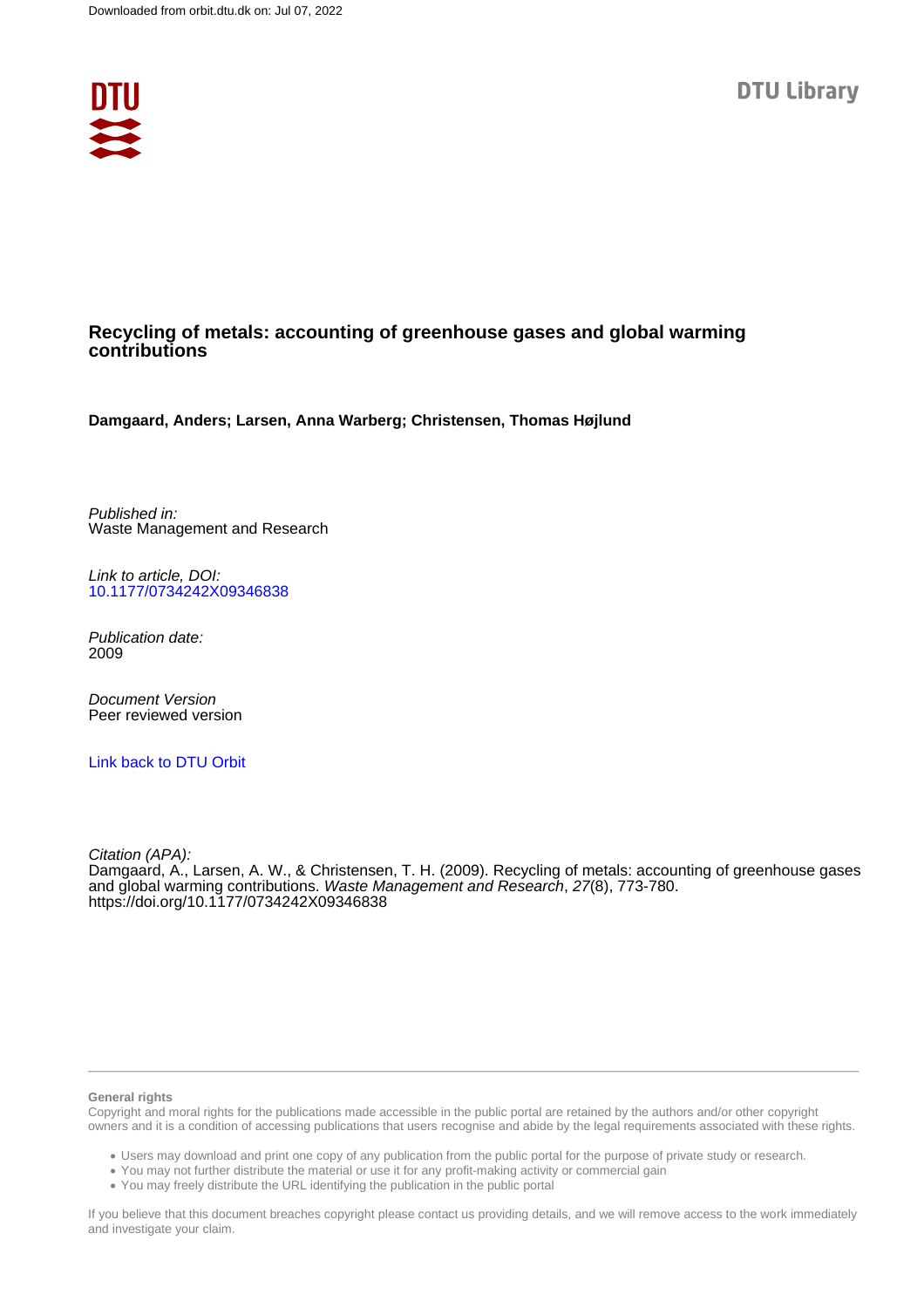Accepted for publication in *Waste management & research*

**Recycling of metals: Accounting of greenhouse gases and global warming contributions**

Damgaard\* , A., Larsen, A.W. & Christensen, T.H.

Department of Environmental Engineering Technical University of Denmark Kongens Lyngby, Denmark

\* Corresponding author Department of Environmental Engineering Building 115 Technical University of Denmark 2800 Kongens Lyngby, Denmark

> Phone: +45 4525 1602 Fax: +45 4593 2850 E-mail: and@env.dtu.dk

"NOTE: this is the author's version of a work that was accepted for publication in Waste Management & Research journal. Changes resulting from the publishing process, such as peer review, editing, corrections, structural formatting, and other quality control mechanisms may not be reflected in this document. Minor changes may have been made to this manuscript since it was accepted for publication. A definitive version is published in Waste management & research, vol 27(8), pp 773-780, doi: 10.1177/0734242X09346838"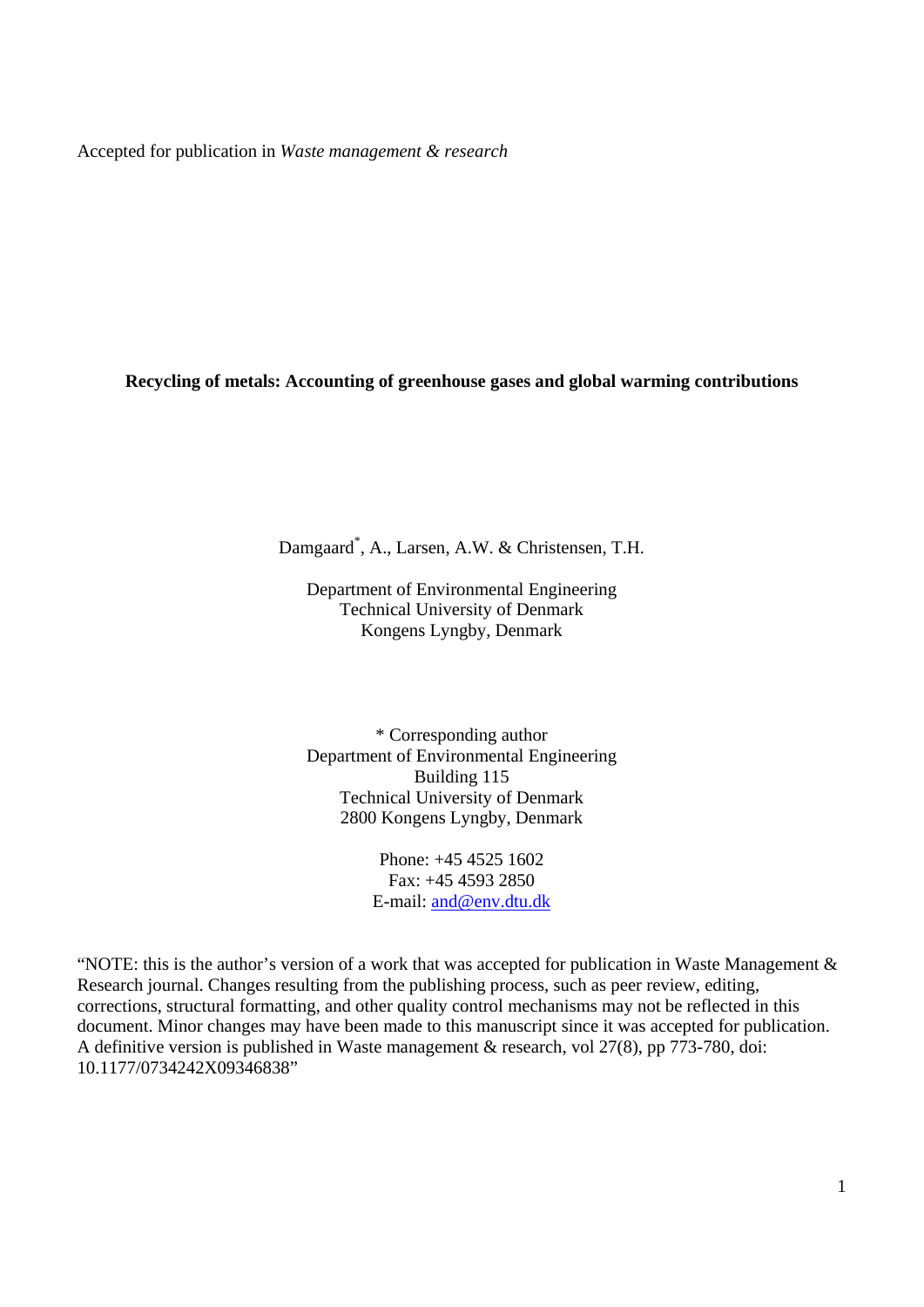### **Abstract**

Greenhouse gas (GHG) emissions related to recycling of metals in post-consumer waste are assessed from a waste management perspective; here the material recovery facility (MRF), for the sorting of the recovered metal. The GHG accounting includes indirect upstream emissions, direct activities at the MRF as well as indirect downstream activities in terms of reprocessing of the metal scrap and savings in terms of avoided production of virgin metal. The Global Warming Factor (GWF) shows that upstream activities and the MRF causes negligible GHG emissions (12.8 to 52.6 kg  $CO<sub>2</sub>$ -equivalents per tonne recovered metal) compared to the reprocessing of the metal itself  $(360-1260 \text{ kg CO}_2)$ -equivalents per tonne of recovered aluminum and 400-1020 kg  $CO<sub>2</sub>$ -equivalents per tonne of recovered steel). The reprocessing is however counterbalanced by large savings of avoided virgin production of steel and aluminum. The net downstream savings were found to be  $5040 - 19340$  kg  $CO<sub>2</sub>$ -equivalents per tonne of treated aluminum and  $560 - 2360$  kg  $CO<sub>2</sub>$ -equivalents per tonne of treated steel.

 Due to the huge differences in reported data it is hard to compare general data on the recovery of metal scrap as they are very dependent on the technology and data choices. Furthermore it is crucial what energy is used both in the recovery process as well as the avoided primary production. The range of avoided impact shows that recovery of metals will always be beneficial over primary production, due to the high energy savings, and that the GHG emissions associated with the sorting of metals are negligible.

Key words: Recycling, metal, global warming,  $CO<sub>2</sub>$  accounting, waste management, steel recycling, aluminum recycling, green house gases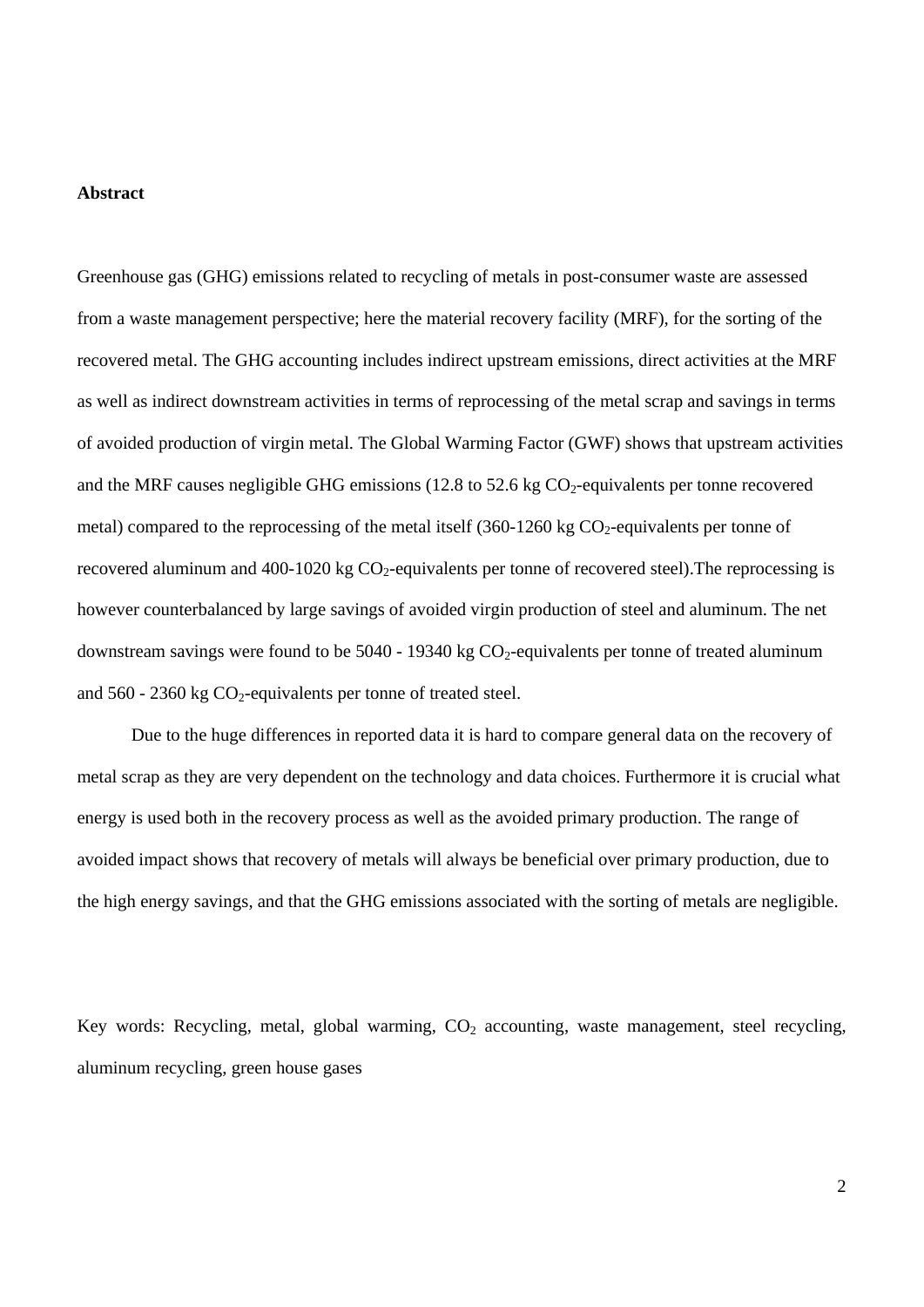## **1 Introduction**

Metal is a major fraction of waste; primarily as a fraction from demolition waste in terms of steel reinforcements etc, from end-of-life vehicles and from household appliances, secondly from the municipal waste stream in form of packaging materials such as cans, foil and containers. Metal scrap is divided into two categories; ferrous metal which consists of iron and steel; and non-ferrous metal which consists of everything else, such as aluminium, copper, lead, zinc, chromium and precious metals. As mentioned in the preface to this special issue (Christensen, 2009) the focus in the articles are on postconsumer waste. This means that the largest source of recycled metals, offcuts from industry, is not directly included in the article. It is though mentioned in the article where relevant.

 The main reason for recycling of metals (ferrous and non-ferrous alike) is that the production of the virgin metal is extremely energy intensive. Recycling of scrap metals are in comparison a lot less energy demanding, for example does recycling of aluminium only use 5% of the energy used for virgin aluminium (IPPC, 2001). Another reason for recycling metals is that metals are limited resources and mineral ore is getting scarcer and more expensive to exploit.

 Metals from industry and construction have traditionally been recycled as they were available in large quantities (mainly iron and steel), whereas the recycling of metals in municipal solid waste (MSW) has mainly increased over the last decade. Recycling of metals from MSW may occur as source separated fractions, from co-mingled waste that afterwards has been sorted mechanically, from waste-to-energy facilities where metals are removed from the bottom ash, and from mechanical-biological-treatment plants if including a metal sorting unit. Recycling of metals require that foreign elements are removed, and that the metals are sorted into their respective metal types.

The waste management of metal waste therefore includes collection, transport and sorting at a Material Recovery Facility (MRF). Recycling of metals thereby contributes to emission of GHG directly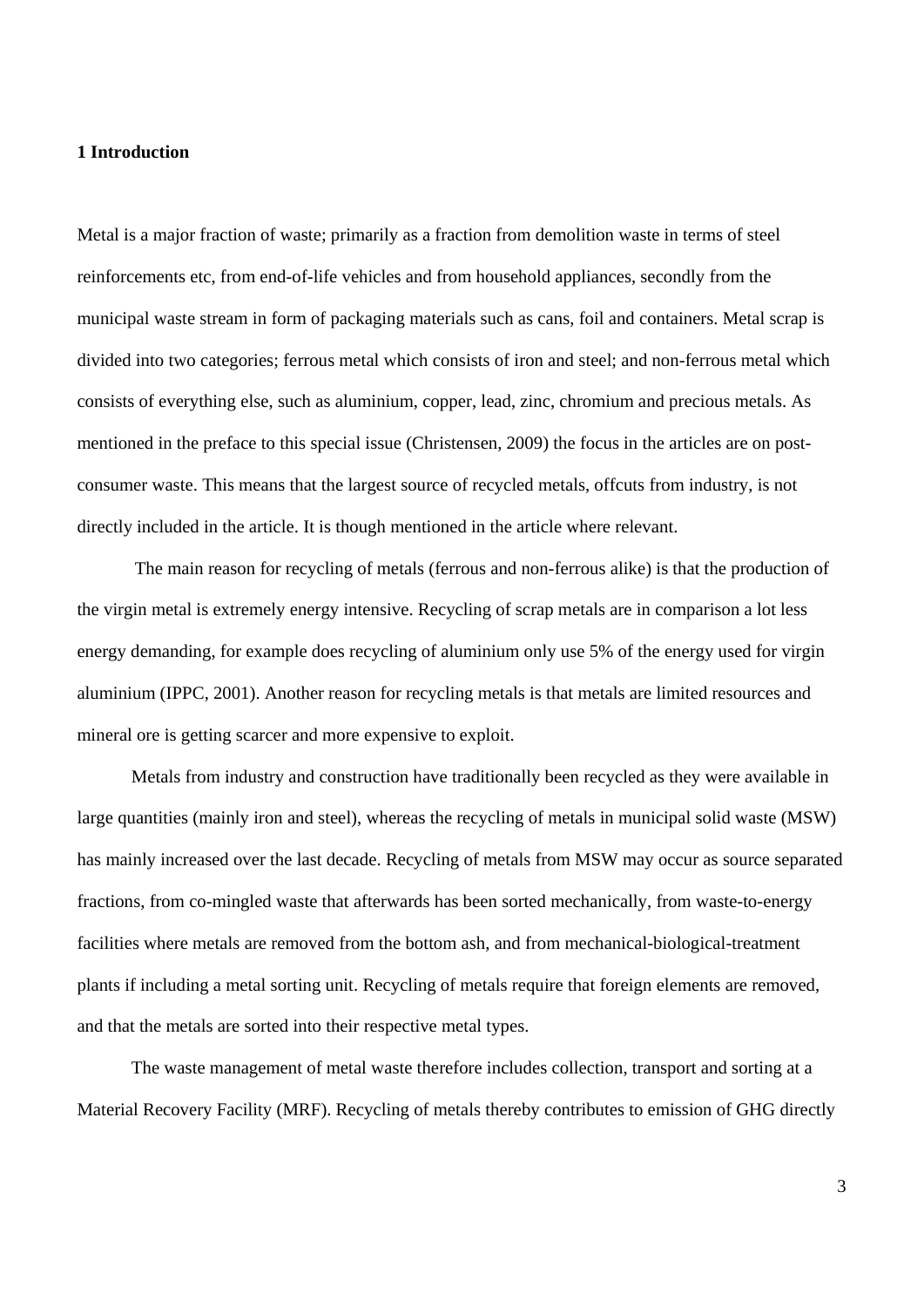by combustion of fuel or indirectly by use of electricity. Indirect contributions may also include the consumption of products and materials for cleaning and packaging.

The purpose of this paper is to describe metal recycling from a global warming point of view and provide information about data useful in accounting of greenhouse gas emissions including the reprocessing of the waste metal and the avoided production of metals from virgin materials. The GHG accounting is done as suggested by Gentil et al. (2009) distinguishing between direct and indirect contributions.

# **2 Overview of metal recycling technologies**

The following sections provide a general description of the waste management of metals (in this article exemplified by steel and aluminium) at an MRF, as well as the downstream processes for reprocessing and virgin manufacturing. The collection and transport of the recovered metals are in this article defined as upstream processes and they are not further described here. A description and data for collection and transport in relation to GHG accounting can be found in Eisted et al. (2009)

 The reprocessing of steel involves electric arc furnace (EAF) or basic oxygen furnace (BOF) processes as described further in chapter 2.2. In 2007 the EAF production amounted to about 38% of the overall European production (IPPC, 2008). Before the actual reprocessing of the scrap metal a sorting is performed to remove contaminants as described in chapter 2.1.

 Aluminium recycling can be divided into two groups: remelters and refiners. Remelters mainly use aluminium scrap directly from manufactures which can be directly remelted. Refiners use "old scrap" aluminium which comes from a variety of sources such as end-of-life vehicles, household goods and municipal solid waste (MSW). In 2004 the production from remelters in the EU25 was around 1.9 million tonnes, and the production from refiners around 2.8 million tonnes (EAA, 2007). We will focus on the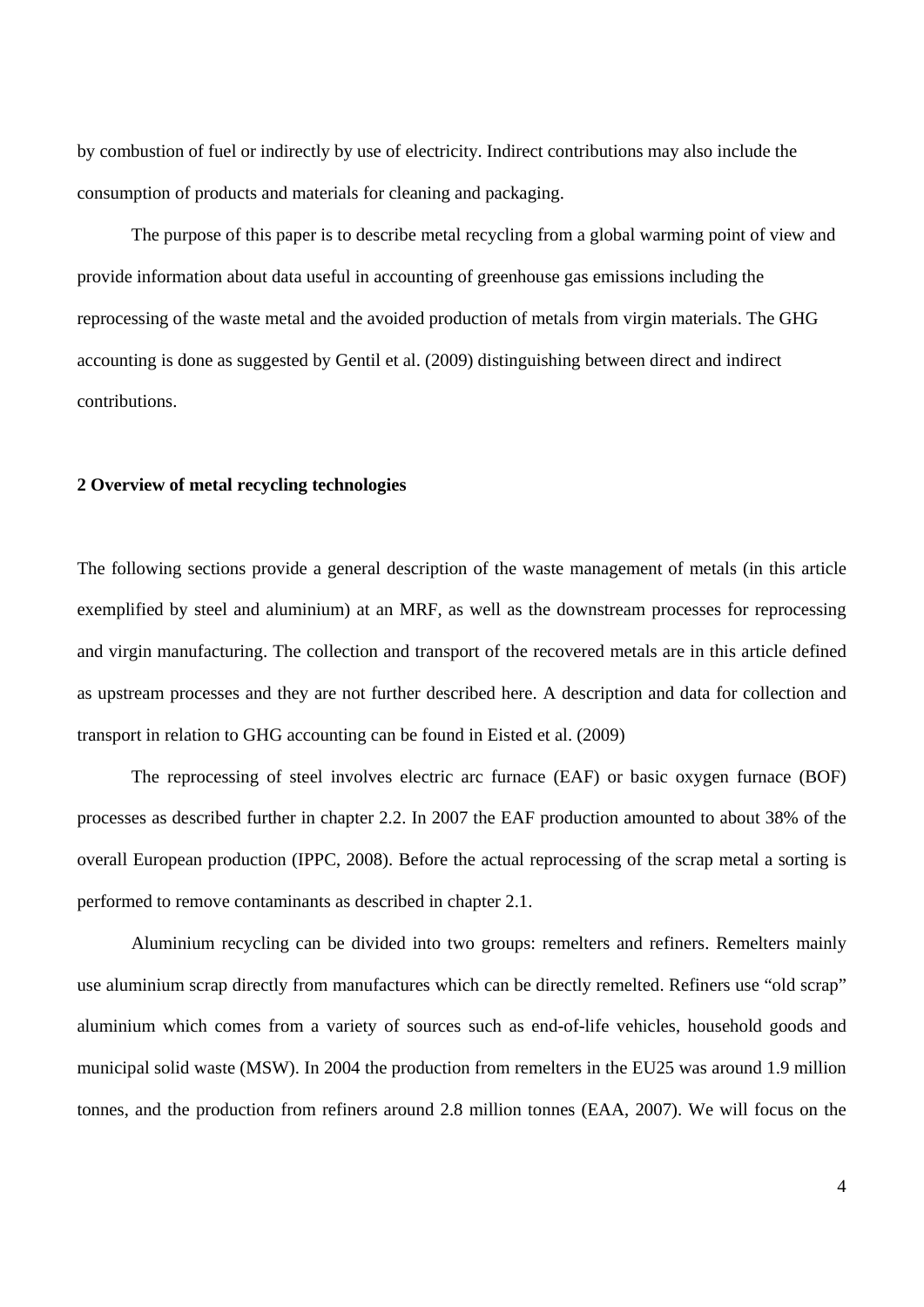technology used by the refiners in this article since this is where most of the post-consumer aluminium is treated.

#### *2.1 Material Recovery Facilities*

Metals in post-consumer waste can be separated into two categories. The household waste collected by the municipalities (primarily packaging waste), and the bulky waste which is collected and sent to a MRF. The majority of the metals are in the bulky waste fraction. The packaging waste can either be source separated in the households and collected and sent to a MRF or directly for recycling. Alternatively it can go with the residual waste stream to further treatment. This could be in a MBT (Mechanical Biological Treatment) where the metals are sorted out and sent to a metal MRF, or the residual waste could be sent to an incinerator. Here a part of the metals can be sorted out from the bottomash and sent to the MRF. The metals coming from here have a much lower quality due to incomplete burning etc. The bulky waste is collected either by the municipality or by scrap suppliers and sent to the MRF. The purpose of the MRF is to sort and upgrade the recovered material to a suitable quality grade for reprocessing. Large clean fractions of aluminium or steel are sent directly from the MRF to recycling. Bulky waste products with a large content of metals are sent to an electrical shredder which divides the large pieces into smaller cleaner metal and residual fractions that can be further mechanically sorted. The shredded waste is sent to drum magnets where the magnetic fractions is sorted out, followed by an eddy current separator where the aluminium is sorted of. In a third sorting step the remaining metals (Copper, brass, zinc, lead, magnesium etc.) glass and plastics are sorted out, the remaining residues after these treatment steps are sent to further treatment, most commonly either landfilling or incineration.

The main issue with respect to GHG is the use of fuels and energy at the MRF.

## *2.2 Reprocessing of metals: recyclable steel and aluminium*

5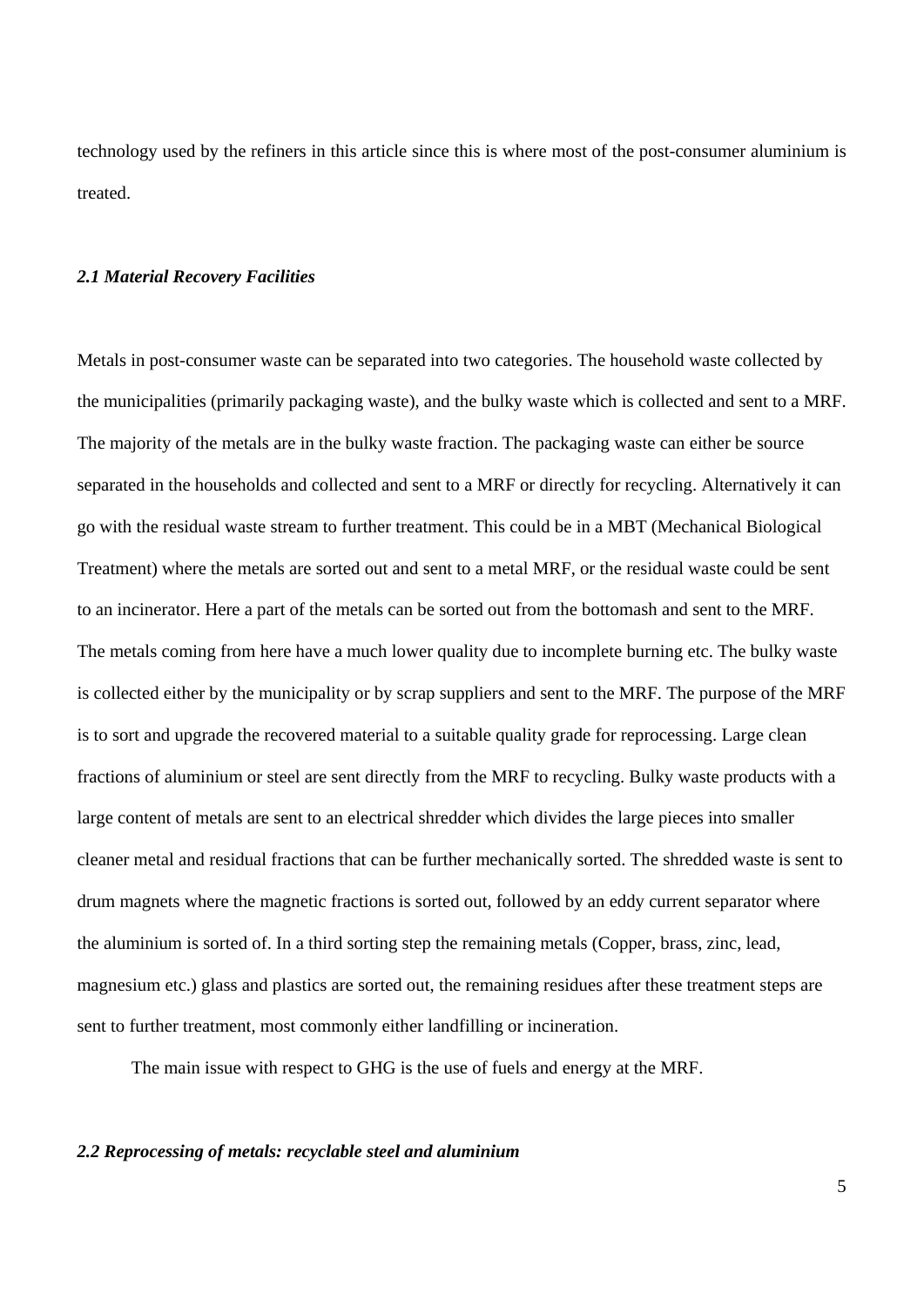We have chosen to focus on two main metals, steel and aluminium, since they are the most abundant metals in the MSW. The main GHG issue associated with the recycling of these metals is the use of energy

### *Steel recycling*

The BOF process accepts only 25-30% of scrap steel, of which the majority comes from home scrap which is steel scrap originating from the production of the steel ingots/sheets/rolls themselves (cut offs from shaping etc.) or new scrap from cut offs from the shaping in steel product fabrication (IPPC, 2008). The EAF process on the other hand accept 100% steel scrap and this is where the majority of the postconsumer steel scrap ends up (IISI, 2005), the focus in the article is therefore on the EAF process.. The main steps of the EAF process are as follows. The scrap is first preheated with the off gas generated at latter steps in order to conserve energy (and optionally additional fossil energy can be added). Next the scrap is loaded in baskets together with lime used as a flux. The furnace anodes are then lowered into the scrap. The initial energy to the arcs is kept low, until they are fully submerged in the scrap at which point the energy is increased until complete melting. Oxygen can be added to the early stages of the melting to boost the process. When final temperature has been reached the liquefied steel is tapped into a ladle, and alloying and deoxidizing compounds are added. After this the steel is sent for casting into whatever final product is desired.

# *Aluminium recycling*

Aluminium recycling mainly takes place in rotary or reverbatory furnaces, for very clean aluminium grades induction furnaces can be used but these take up a very small part of the aluminium recycling. For the aluminium from MSW such as used beverage cans and foils it is necessary to pre-treat the aluminium to remove contaminants and de-coat or de-oil the scrap depending on source. This improves the thermal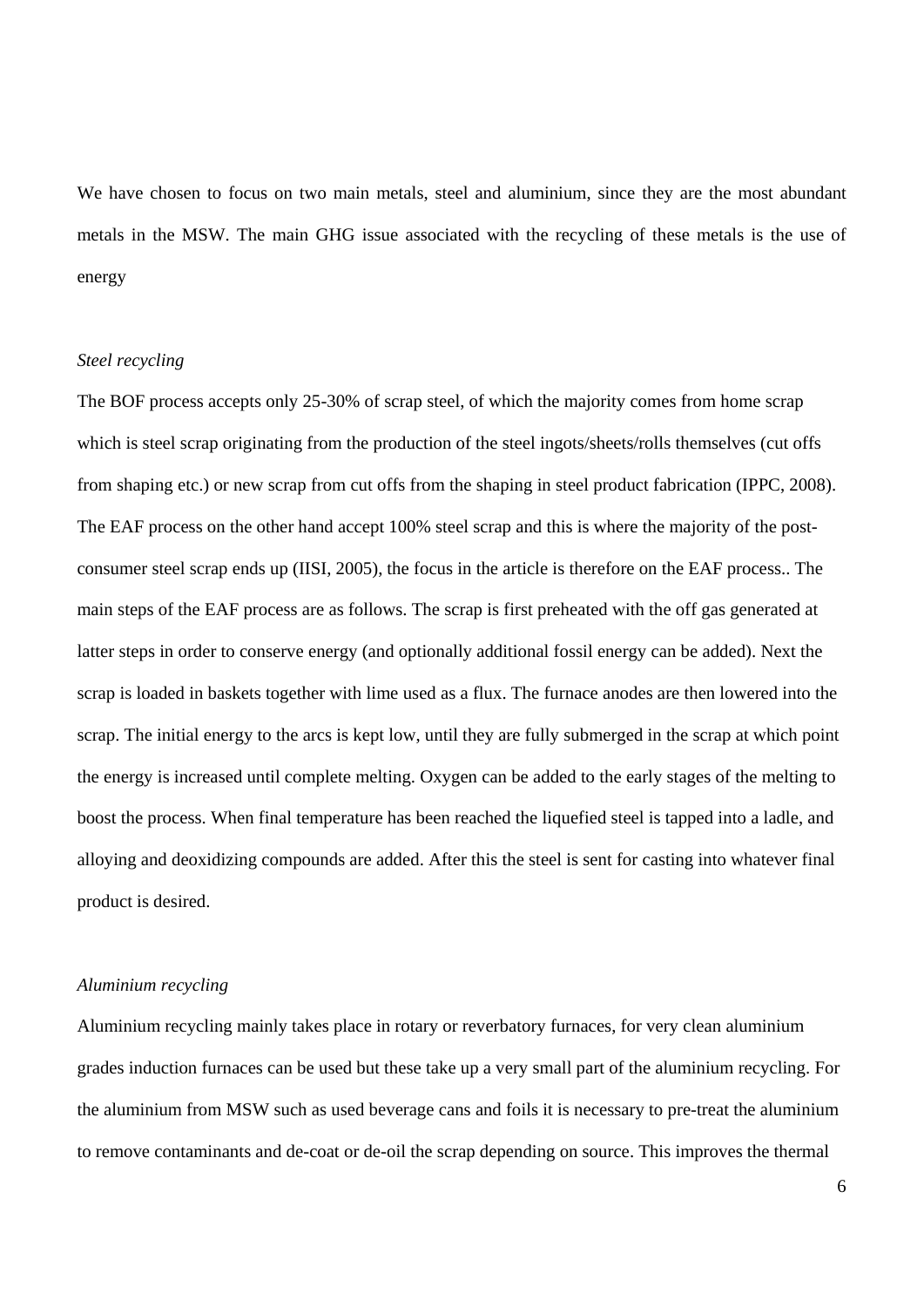efficiency of recycling, and reduces potential emissions from the melting process. The scrap is then loaded into the furnaces. There are a number of different furnace setups depending on the quality of the aluminium scrap. From the furnace the melted aluminium is tapped for either direct casting or sent to another furnace where alloys can be made. In this process the aluminium is also refined to remove the last impurities in the aluminium. The aluminium recycling process only uses around 5% of the energy needed for the virgin aluminium production, as the alumina conversion in virgin production is where the majority of the energy is used (EEA, 2008).

### *2.3 Production steel and aluminium from virgin material*

Metal products produced from scrap are likely to substitute products with the same characteristics on the market, here assumed to be products produced from virgin iron ore or bauxite. Depending on the system choices, the recovered scrap metal could also be assumed to substitute recovered scrap from other areas and thereby including optional treatment of the recovered scrap. But since the consumption of both steel and aluminium is increasing these years it seems unlikely that the recovered scrap will substitute other recovered scrap. It is therefore assumed that the substituted processes will be virgin steel production and virgin aluminium production.

### *Virgin steel production*

In traditional steel production iron ore is first melted in a blast furnace to produce a melted metal used in the BOF where it is converted to steel. The iron ore is mixed with flux material and coke, and is charged into the top of the blast furnace. The furnace is heated by the use of hot stoves, these stoves are heated to 1100-1500°C and cold air is then forced through the stoves thus creating the hot blast due to the expanding air which is fed into the blast furnace at a temperature of  $900-1350^{\circ}$ C (IPPC, 2008). The iron oxides and coke will hereby react and hot molten iron and slag are then tapped off from the bottom. The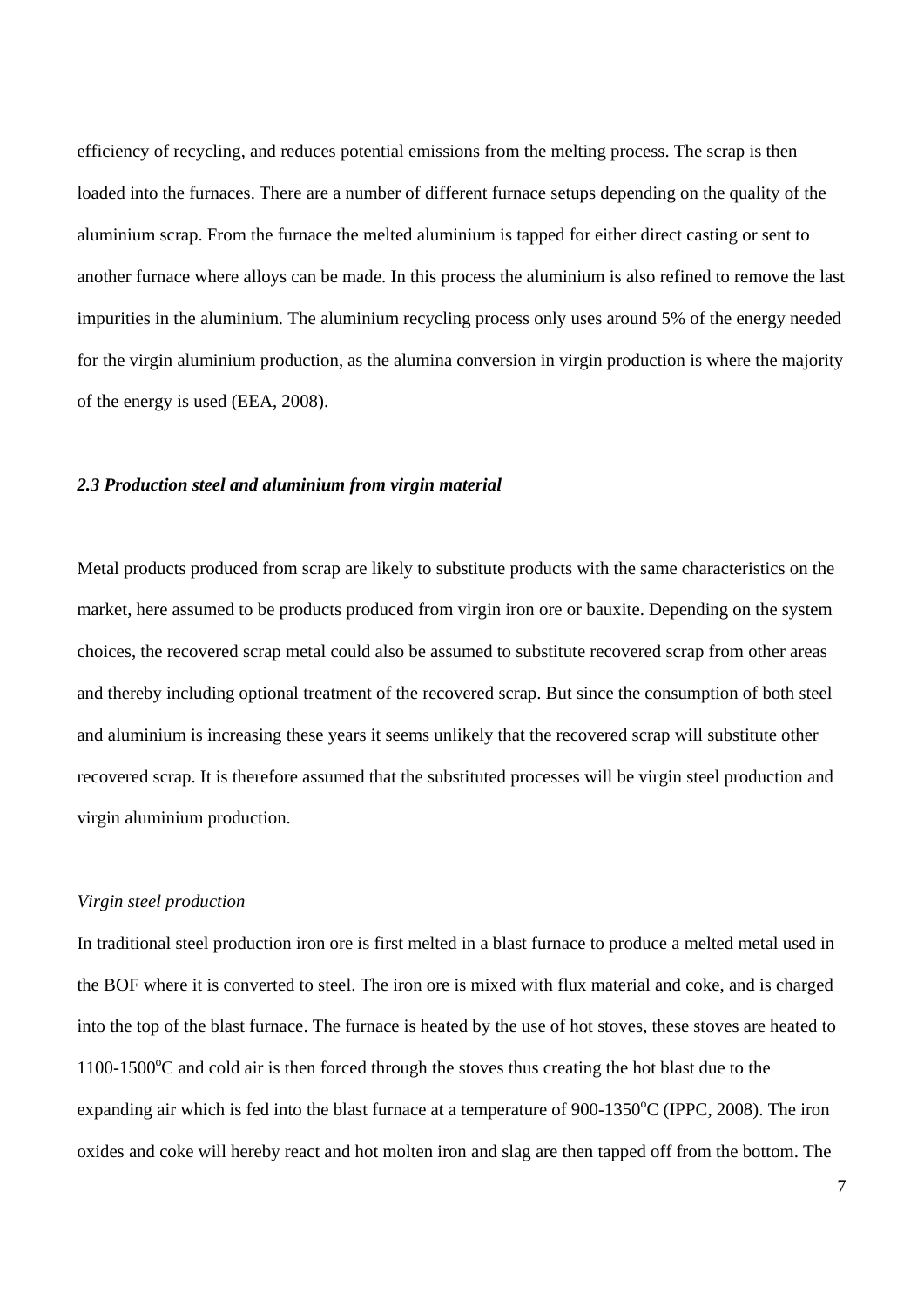slag is removed from the molten iron with a skimmer, after which the molten metal is either cast or sent to steel production in torpedo ladles or transfer cars. If the molten metal is to be used for steel production it will first be sent to pre-treatment where contaminants of sulphur, phosphor and silicon will be removed. The molten metal is then sent to the basic oxygen furnace, where oxygen will be injected into the molten metal to produce an oxidizing reaction. When final temperature has been reached the liquefied steel is tapped into a ladle, and alloying and deoxidizing compounds are added. After this the steel is sent for casting into what final product is desired.

## *Virgin aluminium production*

The production of virgin aluminium includes bauxite ore mining, alumina production, carbon anode production, aluminium smelting and ingot casting. The bauxite is converted to alumina via the Bayer process, which is a process where caustic soda is used to extract the alumina. This produces a slurry consisting of sodium aluminate and a mixture of metal oxides. The metal oxides are removed, and the alumina solution is cooled and seeded with alumina to crystallize hydrated alumina. The alumina is dissolved in a molten bath of sodium aluminium fluoride and through electrolytic reduction converted into aluminium. The Hall-Heroult process is a very energy intensive, and it is the main reason for the GHG emissions from the aluminium production. The molten aluminium is withdrawn from the conversion cells and transported to a casting plant where alloying additives are added. Finally the aluminium is cast into the final shape such as ingots, sheets or billets.

## **3 Sources of GHG emissions**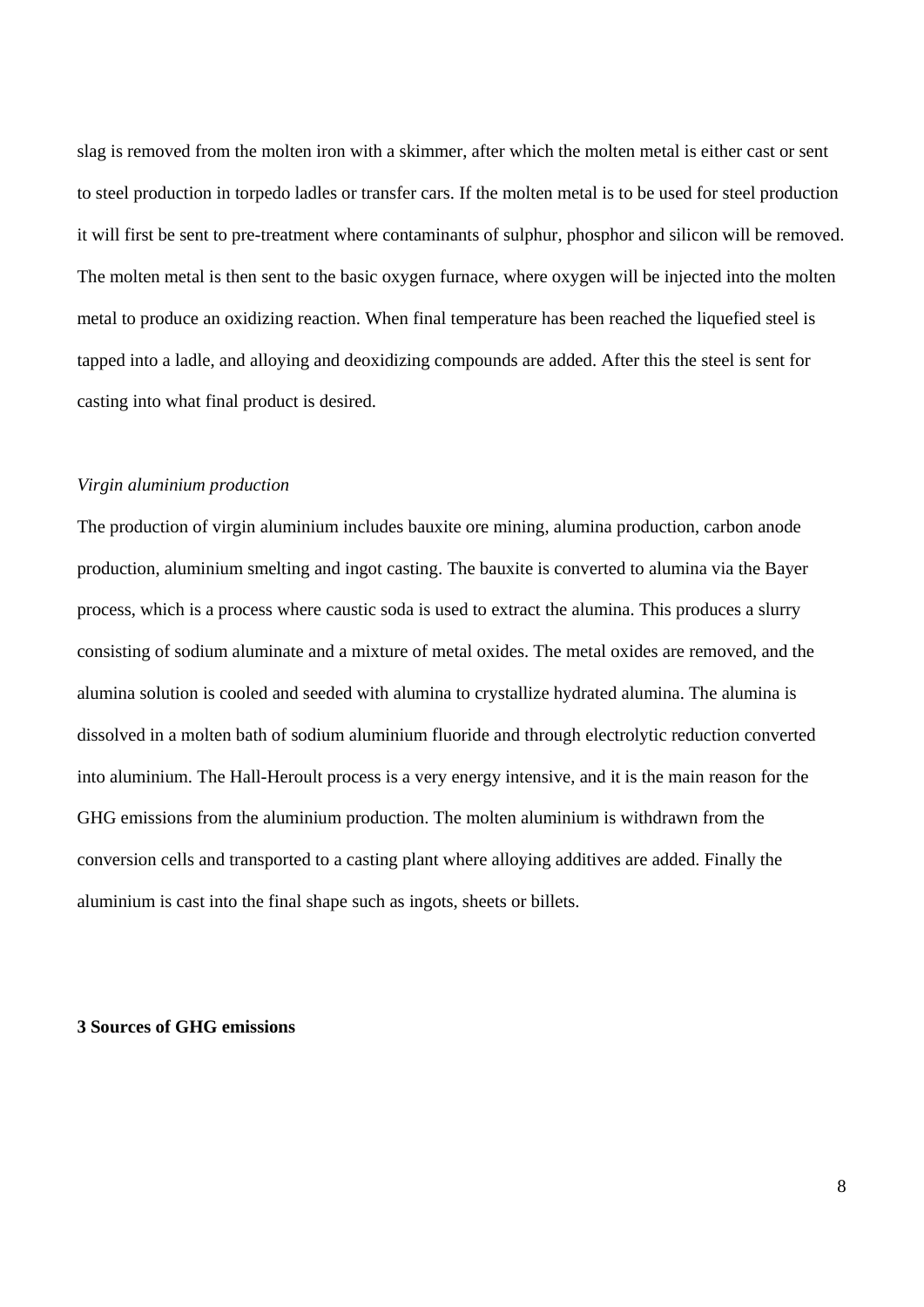The sources of GHG emissions from the steel and aluminium recycling are both direct and indirect. The emissions were identificed and quantified and presented in Upstream-Operation-Downstream (UOD) tables following the framework suggested by Gentil et al. (2009).

For waste management of metals the direct emissions cover onsite operation processes taking place at the MRF, whilst the indirect cover processes upstream and downstream which are affected by the operations at the MRF. In this section a comprehensive overview of the sources of GHG emissions from the processes are presented with the corresponding data. For the management of recovered steel and aluminium, as for many other operations, the GHG emissions are strongly connected to the energy conditions. Most GHG occur due to the use of fossil fuel based energy, either by combustion at the plant, by upstream processes providing the energy or by crediting in downstream processes. Moreover carbon dioxide occur from the oxidizing melting processes themselves when oxygen and carbon reacts. Polyfluorinated carbons (PFC) (such as tetrafluoromethane ( $CF_4$ ) and hexafluoroethane ( $C_2F_6$ )) are produced during anode effects from the electrolysis (IPPC, 2001), and this is also of huge concern as they are powerfull greenhouse gasses. As climate change has become a focus point on the political agenda and the consumer awareness is rising, the steel and aluminium industry have also become aware of their environmental profiles. Research efforts are therefore made and action is taken into reducing the energy use, exporting excess energy from the plants as well as converting from fossil fuel to renewable energy (IPPC, 2001). All these efforts have already and will in the future decrease the GHG emissions from steel and aluminium production further. In the following 3 subsections a comprehensive overview of the sources of GHG emissions from the processes are presented, both direct and indirect.

# *3.1 Indirect upstream emissions*

The upstream processes in relation to the MRF has been identified to be provisions of electricity, provision of natural gas, provision of fuel oil, provision of diesel and construction of buildings, fixtures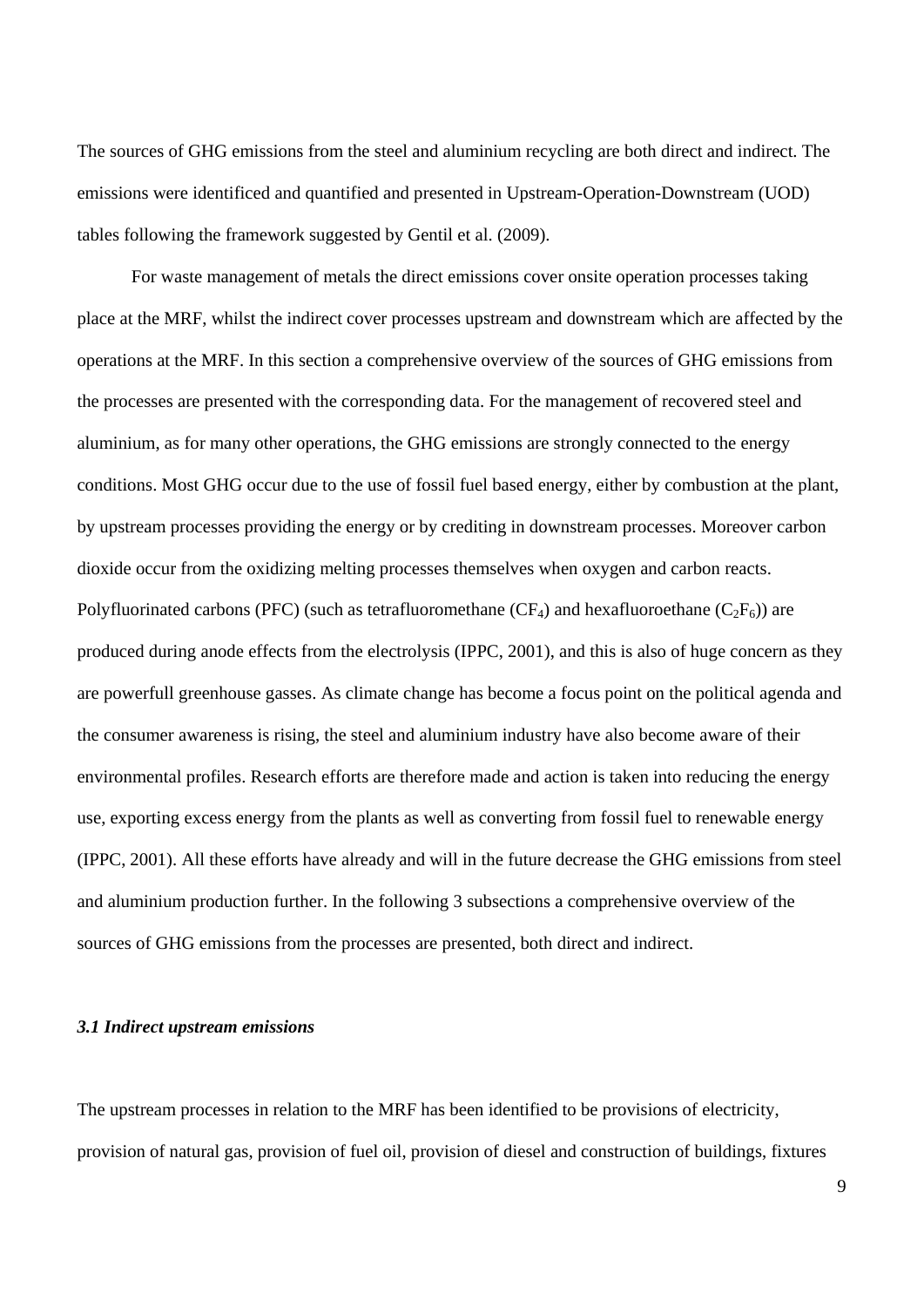and other equipment (incl. raw material supply). The provision of these energy sources and materials are linked to the MRF, but as the production of them take place upstream of the MRF they are accounted for here. In the first column in Table 1 and 2 it can be seen which upstream emission sources has been accounted and not accounted. It was assumed that the mixed scrap was separated at the same type of MRF thus these numbers in the two tables are identical. GHG emissions data relevant for collection and transport of waste can be seen in Eisted et al. (2009) and are therefore not included in this paper.

**Table 1** Greenhouse gas account and global warming factors for treatment of 1 tonne of scrap aluminium (wet weight) in a MRF.

| <b>Indirect: Upstream</b>                     | <b>Direct: Waste Management</b>               | <b>Indirect: Downstream</b>                              |
|-----------------------------------------------|-----------------------------------------------|----------------------------------------------------------|
| GWF (kg $CO_2$ - eq. tonne <sup>-1</sup> ww): | GWF (kg $CO_2$ - eq. tonne <sup>-1</sup> ww): | GWF (kg $CO_2$ - eq. tonne <sup>-1</sup> ww):            |
| 6 to 45,8                                     | 6.8                                           | $-5040$ to $-19340$                                      |
| GWF (kg $CO_2$ - eq. tonne <sup>-1</sup> ww): | GWF (kg $CO_2$ - eq. tonne <sup>-1</sup> ww): | GWF (kg CO <sub>2</sub> - eq. tonne <sup>-1</sup> ww):   |
| • Provision of diesel: $1-1.3$ (GWP=1)        | • Combustion of diesel in grab                | Reprocessing and avoided virgin                          |
| Provision of electricity: 5-44.5              | cranes: $6,8$ (GWP=1)                         | production of 950 kg sorted                              |
| $(GWP=1)$                                     |                                               | aluminium scrap                                          |
|                                               |                                               | $-5040$ to $-19340$ (GWP=1)                              |
|                                               |                                               | Release of special emissions from                        |
|                                               |                                               | virgin production (included above):                      |
|                                               |                                               | • CF <sub>4</sub> : -133 to -6651 (GWP= 7390)            |
|                                               |                                               | $\bullet$ C <sub>2</sub> F <sub>6</sub> : -24.4 to -1220 |
|                                               |                                               | $(GWP = 12200)$                                          |
| Accounted (unit tonne <sup>-1</sup> ww):      | Accounted (unit tonne <sup>-1</sup> ww):      | Accounted (unit tonne <sup>-1</sup> ww):                 |
| Provision of diesel: 2.5 liter                | • Combustion of diesel in grab                | Reprocessing of 950 kg sorted                            |
| • Provision of electricity: 50 kWh            | cranes: 2.5 liter                             | aluminium scrap                                          |
|                                               | • Use of electricity (shredder and            | Release of special emissions from                        |
|                                               | lighting): 50 kWh                             | virgin production:                                       |
|                                               |                                               | $\bullet$ CF <sub>4</sub> : 0.018 – 0.9 kg               |
|                                               |                                               | $C_2F_6$ : 0.002 - 0.1 kg                                |
| Not accounted:                                | Not accounted:                                | Not accounted:                                           |
| • Provision of waste scrap                    | • Consumption<br>of<br>packaging              | • Long-haul transport of recovered                       |
| metal(Collection and transport)               | material                                      | scrap to smelters                                        |
| " Construction of buildings, fixtures         | Consumption of lubricating oil                | Transport of residue material to                         |
| and other equipment                           | and other auxiliaries                         | treatment plant                                          |
|                                               |                                               | $\blacksquare$ Treatment<br>residue<br>of<br>waste       |
|                                               |                                               | material                                                 |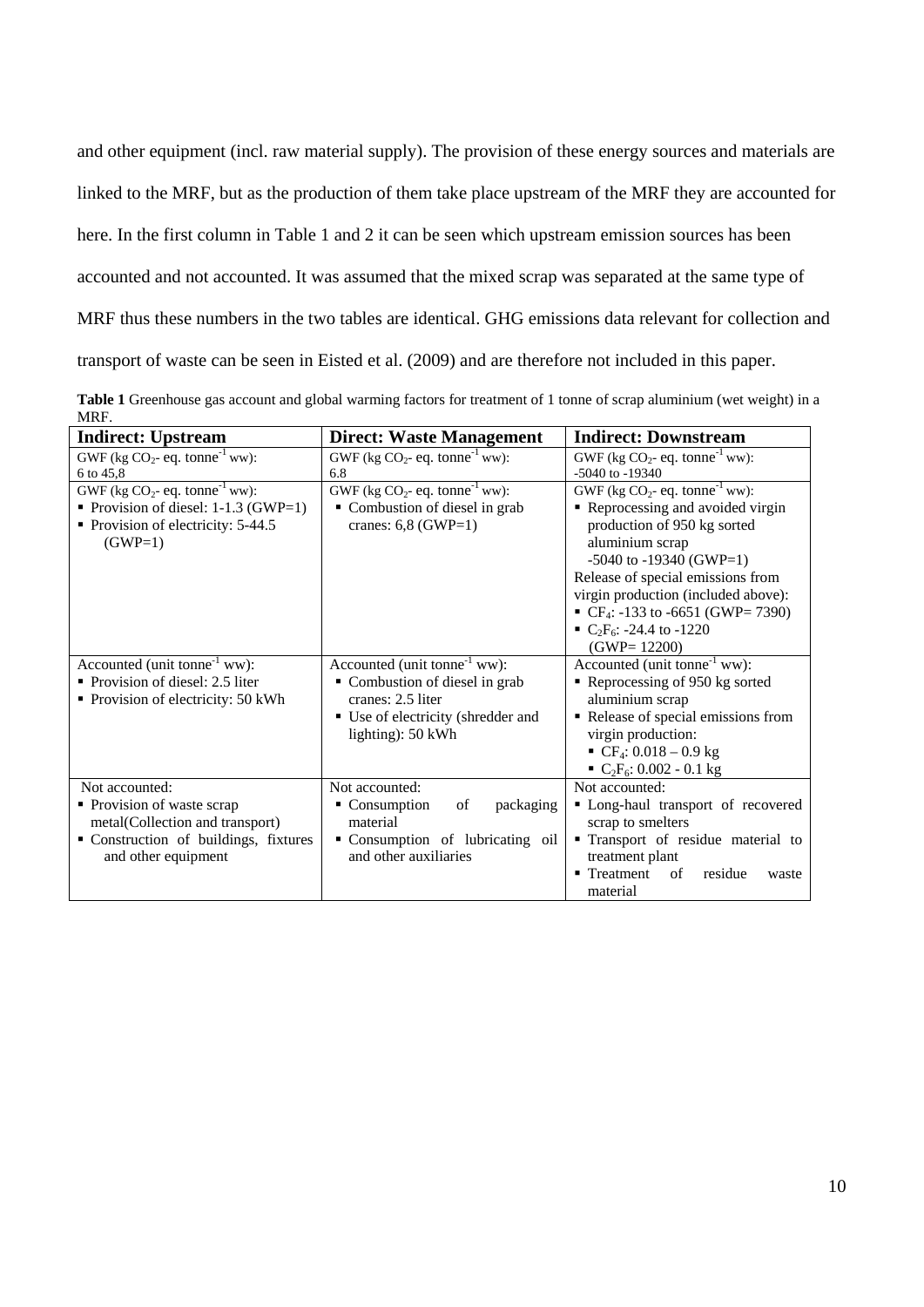| <b>Indirect: Upstream</b>                     | <b>Direct: Waste Management</b>               | <b>Indirect: Downstream</b>                   |
|-----------------------------------------------|-----------------------------------------------|-----------------------------------------------|
| GWF (kg $CO_2$ - eq. tonne <sup>-1</sup> ww): | GWF (kg $CO_2$ - eq. tonne <sup>-1</sup> ww): | GWF (kg $CO_2$ - eq. tonne <sup>-1</sup> ww): |
| 6 to 45,8                                     | 6.8                                           | $-560$ to $-2360$                             |
| GWF (kg $CO_2$ - eq. tonne <sup>-1</sup> ww): | GWF (kg $CO_2$ - eq. tonne <sup>-1</sup> ww): | GWF (kg $CO_2$ - eq. tonne <sup>-1</sup> ww): |
| Provision of diesel: $1-1.3$ (GWP=1)          | • Combustion of diesel in grab                | Reprocessing and avoided virgin               |
| Provision of electricity: 5-44.5              | cranes: $6,8$ (GWP=1)                         | production of 980 kg sorted steel             |
| $(GWP=1)$                                     |                                               | scrap: -560 to -2360 (GWP=1)                  |
| Accounted (unit tonne <sup>-1</sup> ww):      | Accounted (unit tonne <sup>-1</sup> ww):      | Accounted (unit tonne <sup>-1</sup> ww):      |
| • Provision of diesel: 2.5 liter              | • Combustion of diesel in grab                | Reprocessing of 980 kg sorted                 |
| • Provision of electricity: 50 kWh            | cranes: 2.5 liter                             | steel scrap                                   |
|                                               | ■ Use of electricity (shredder and            |                                               |
|                                               | lighting): $50$ kWh                           |                                               |
| Not accounted:                                | Not accounted:                                | Not accounted:                                |
| • Provision of waste scrap                    | • Consumption of packaging                    | • Long-haul transport of recovered            |
| metal(Collection and transport)               | material                                      | scrap to smelters                             |
| • Construction of buildings, fixtures         | • Consumption of lubricating oil              | • Transport of residue material to            |
| and other equipment                           | and other auxiliaries                         | treatment plant                               |
|                                               |                                               | • Treatment of residue waste                  |
|                                               |                                               | material                                      |

**Table 2** Greenhouse gas accounting and global warming factors for treatment of 1 tonne of scrap steel (wet weight) in a MRF.

# *3.2 Direct emissions*

The direct emissions come from the operations at the MRF. These are mainly from combustion of fuels used by the grab cranes at the MRF (6.8 l/tonne waste metal) see also the middle column in Table 1. Some direct emissions can also occur from combustion of fuel for heating purposes, commonly fuel oil or natural gas, the amounts were though found to be neglible. The electricity consumption in the shredder (50 kWh/tonne waste metal (H.J.Hansen, 2009)), is included in the middle column but the provision of the produced electricity and hence the emissions is allocated upstream and can be seen in the first column.

Most of the data found in the literature and databases present the data per tonne output. It is unlikely that the metals can be collected totally without any impurities nor be processed at the MRF without a small material loss. The data has therefore in this article been changed into a format which represents one tonne input to the MRF, which is consistent with the other technologies, which are presented in this special issue. To be consistent with the other special issue articles the amount is given in tonne wet weight, but in the case of metals the water content can be considered negligible.

The US EPA (2006) has reported material loss for aluminium recycling at 7%, whereas the European Aluminum Association (EAA, 2008) reports numbers in the range of 2-3% for cans and 4-6%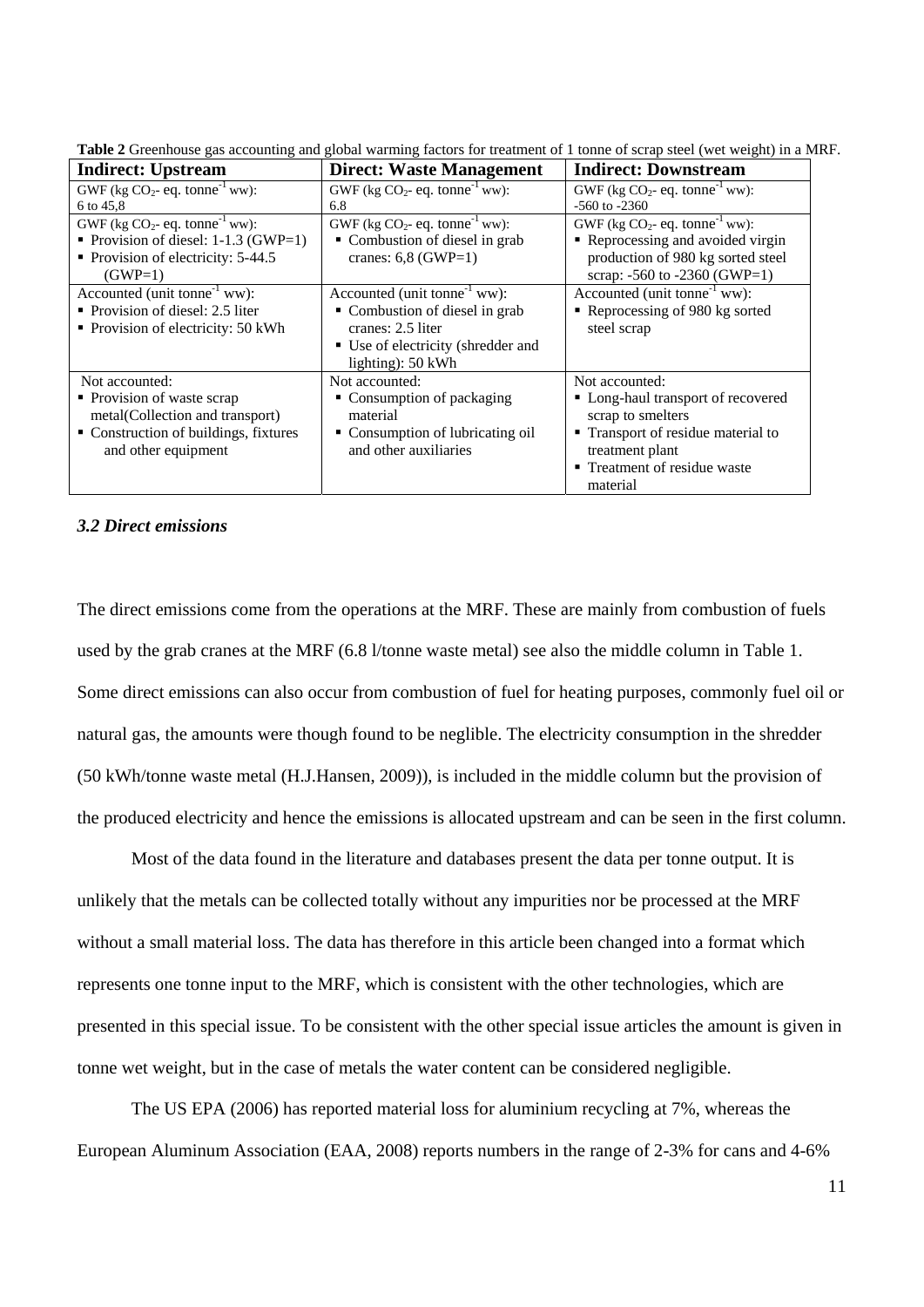for old scrap in general. For processes found in other literature the documentation does not describe the material loss, thus an average of 5% from above sources have been used for recalculations. Furthermore it was found that pre-treatment and sorting at the MRF of aluminium gave a loss before recycling of 4.8% (EAA, 2008). The overall loss of aluminium from it enters the MRF till the final ingot has been cast is therefore about 10% which has been used for recalculations. Loss in steel recycling was by the US EPA (2006) found to be 5% which fitted well with documentation from the Ecoinvent database (Classen et al., 2007). Loss of steel in the MRF was found to be almost negligible, where information sources give values of 1-2% (US EPA, 2006; Classen et al. 2007). Thus, 2% was used for recalculations when needed.

### *3.3 Indirect downstream emissions*

The downstream indirect emissions stem from utilization of the recovered scrap metal in the aluminium and steel smelters as well as treatment of the residues from the MRF. Depending on the system limitations the downstream indirect emissions can also include saved emissions from production of substituted products produced from virgin ore and bauxite. Figure 1 shows a flow diagram of the investigated system, and it illustrates where in the system the substitutions occur. Processes marked with dotted lines are not included in the calculations.



Figure 1 Flow diagram for recycling of aluminium and steel waste. Flow diagram for recycling of aluminium and steel waste.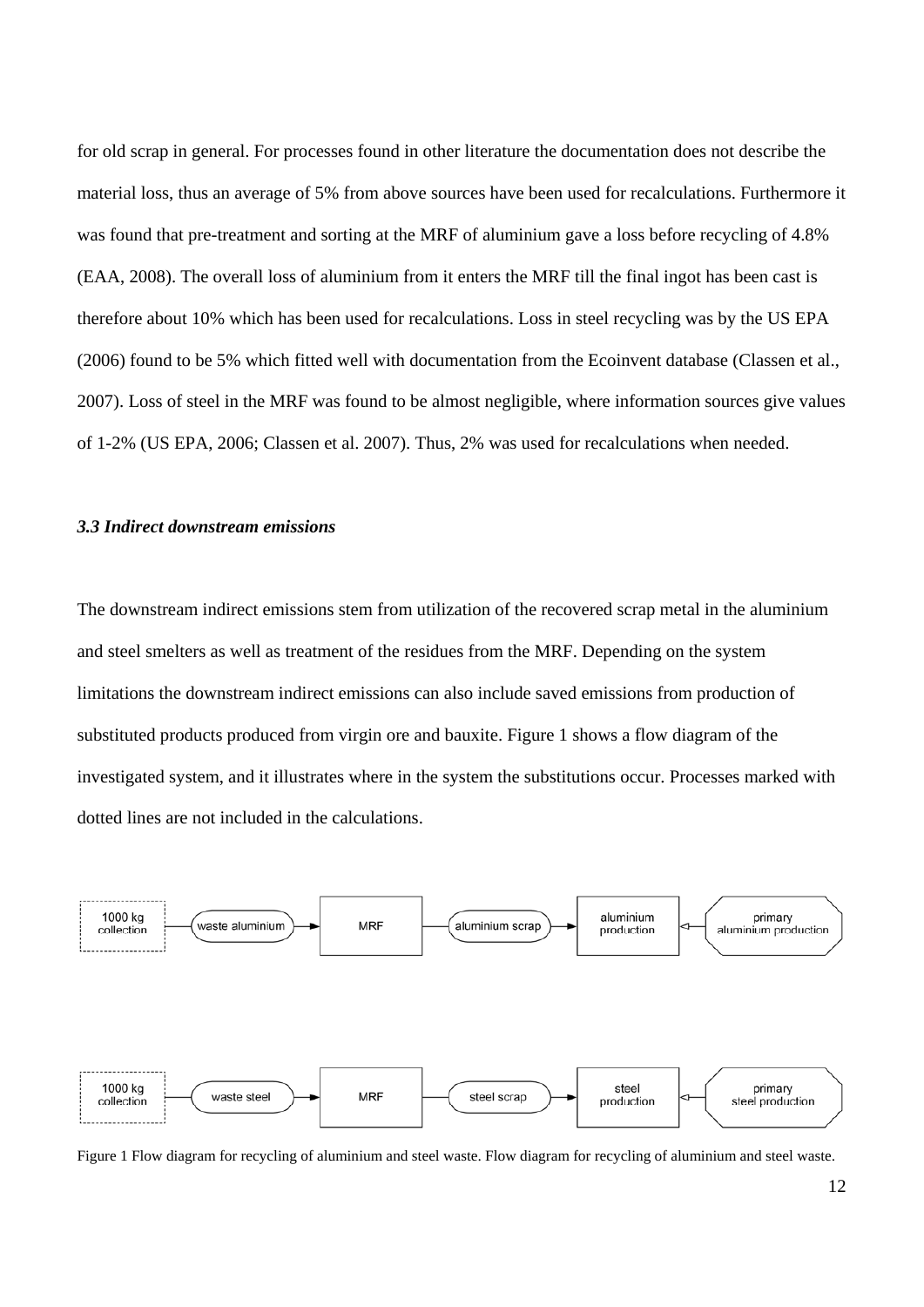A lot of the data found had aggregated the downstream emissions for the reprocessing with the avoided virgin production emissions. It was therefore decided to keep these figures aggregated in the right column in table 1 and 2, even for those data where disaggregation was possible. As it can be seen in the right column in Table 1, it is only reprocessing of 950 kg recovered aluminium and 980 kg recovered steel that is included as a downstream process. The residue treatment options differ a lot, but GHG issues are minor in all cases. Thus they were not included. If it is a desire to include these, the  $CO<sub>2</sub>$  emissions from recycling of slag in civil works as well as the emissions from landfilling of residues should be considered. Emissions from incineration and landfilling can be found in Astrup et al. (2009) and Manfredi et al. (2009).

## **4 Estimation of GHG emissions**

GHG emissions for upstream, operational and downstream processes are estimated by the use of emission factors (EFs). An EF describes any emission from a process expressed as an amount emitted per characteristic unit. It may in some cases be aggregated from a range of different contributions and presented as kg CO2-eq. per characteristic unit. In the case of aggregated EFs, the GHG emissions have been converted to  $CO_2$ -eq. by the use of global warming potentials (GWPs) as defined by the IPCC using a time horizon of 100 years (Solomon et al., 2007).

In this article the GHG emissions have been further aggregated into global warming factors (GWFs). This expresses the overall potential contribution to global warming from the upstream, operational and downstream process for the waste management technology expressed in  $CO<sub>2</sub>$ -eq./tonne of wet waste. We define the GWF as the sum of the products of non-aggregated and aggregated EFs and the corresponding GWP in terms of kg  $CO_2$ -eq./tonne wet waste. GWF's are positive when there is a contribution to global warming, and negative when constituting a saving.

13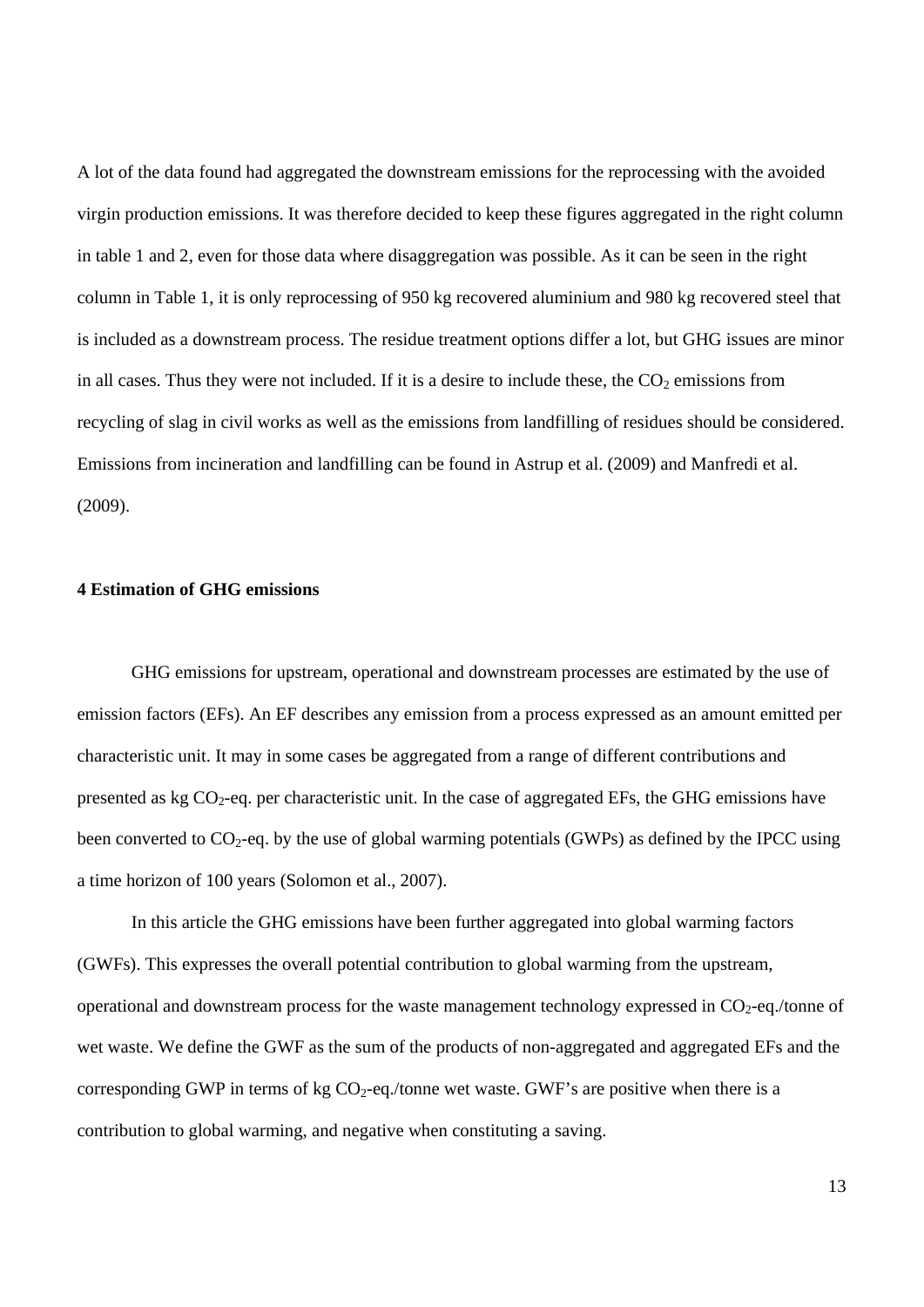Table 3 presents a number of aggregated EFs that have been used for the estimation of direct and upstream indirect emissions from operational activities.

| <b>Emission factor</b>                      |
|---------------------------------------------|
| 0.4 to 0.5 kg $CO_2$ -eq. $L^{-1}$ diesel   |
| 2.7 kg CO2-eq. $L^{-1}$ diesel              |
| 0.1 to 0.9 kg $CO_2$ -eq. kWh <sup>-1</sup> |
|                                             |

Table 3 Emission factors for provision and combustion of energy (Fruergaard et al. 2009)

The emission factors for electricity is very much dependent on the fuel mix used and whether or not there is co-generation of heat; thus it varies a lot from country to country as well as from technology to technology. The range given here does not represent the extremities, but a fairly low and a fairly high number. More details on fuel and energy provision and combustion of fuels can be found in Fruergaard et al (2009) which is another article in this special issue.

 Environmental reports from aluminium and steel smelters are very limited It is therefore very hard to come by good data. Non-aggregated and well described data in databases and literature are often limited geographically to represent North America and northern and central Europe. This makes it difficult to assess the validity of the data for a broader scope and to assess how representative the data is in the view of recyclable scrap steel and aluminium being traded on a world market. Furthermore it is hard to compare the different data sources since energy plays such a huge role in scrap metal reprocessing, and the energy supply is so diverse, ranging from fully hydro-powered to fully coal powered aluminium and steel smelters. The data therefore reflect average energy profiles as reported in literature.

When steel and aluminium scrap is recycled there is both a material loss in the technology and a material quality loss. The material loss means that 1 tonne input of scrap metal does not give an output of 1 tonne of ingots, as material can be lost in sorting or pre-treatment steps. It is specific for each reprocessing technology how big this loss is. For the datasets represented here it ranges from 2 to 6%. The material quality loss is the loss of quality due to the reprocessing of the scrap, as aluminium and steel

14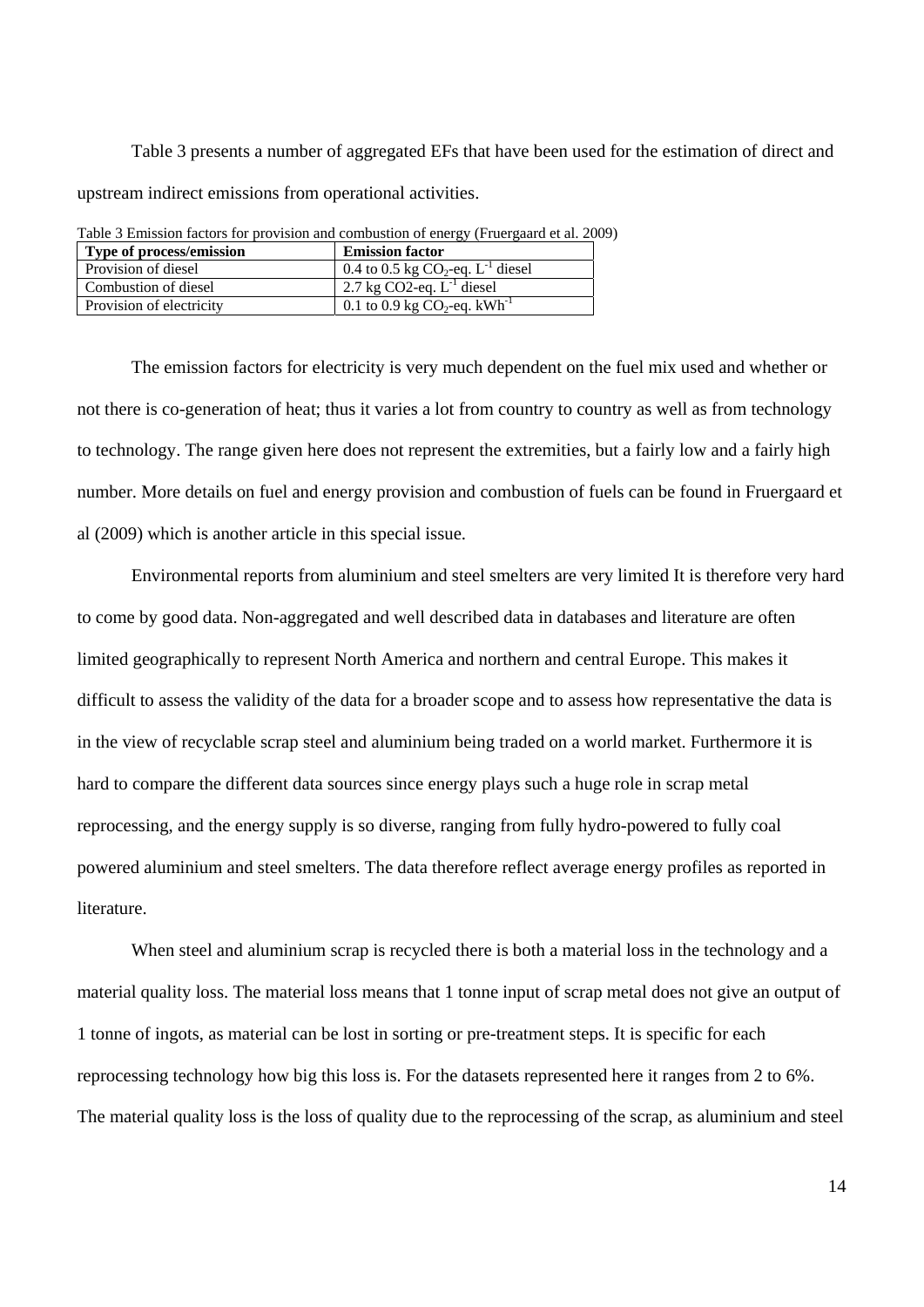might be partially oxidized (for instance in scrap from waste incinerators) and new metal has to be added in order to obtain the same quality. This means that the substitution ratio between recycled aluminium and steel and virgin aluminium and steel are commonly less than 1:1. The substitution ratio varies depending on what type of furnaces that is used for reprocessing, and where the metal scrap originates from. Another example on a quality loss is steel scrap metal recovered from tin cans from waste incinerators. Here the tin cover of the steel cans will have migrated into the steel itself, and new steel will need to be added (Smith et al., 2001; IPPC, 2001 & 2008; EAA, 2008; US EPA 2006).

One of the very important steps of virgin aluminium production is the electrolysis steps where carbon anodes are used for melting the aluminate. This produces direct  $CO<sub>2</sub>$  and  $CO$  emissions as well as the formation of the two PFCs, namely  $CF_4$  and  $C_2F_6$  which have huge global warming potentials. The release of the PFCs has been lowered considerably in the EU during the last 10 years, where reported values have dropped with approximately 60% (IPPC, 2001). The reason for this is that modern plants release amounts of PFCs in the range of 0.02-0.1 kg per tonne aluminium, where more old-fashioned smelters can reach values of up to 1 kg PFCs per tonne aluminium (IPPC, 2001). As  $CF_4$  and  $C_2F_6$  have global warming potentials of respectively 7390 and 12200 (Solomon et al., 2007) the avoidance of some of these emissions will have a huge impact. This of course makes it even more beneficial to recycle the aluminium as these emissions are not released in the recycling process. Research is being carried out in developing inert anodes which will totally avoid the release of  $CO<sub>2</sub>$  and PFCs from the electrolysis (IPPC, 2001; EAA, 2006). These new anodes will thereby remove the direct emissions related to this, but of course there will still be a huge energy demand for the electrolysis of alumina.

The global warming factors (GWF) for managing recovered scrap metals can be seen at the top of Table 1 and 2, which has been derived based on the data in Table 1, 2 and 3. The by far largest contribution in the account of the global warming factors is the downstream reprocessing. The actual waste management taking place at the MRF has only small direct GHG emissions of approximately 6.8 kg CO<sub>2</sub>-equivalents/tonne recovered metal. These are as already mentioned due to diesel combustion in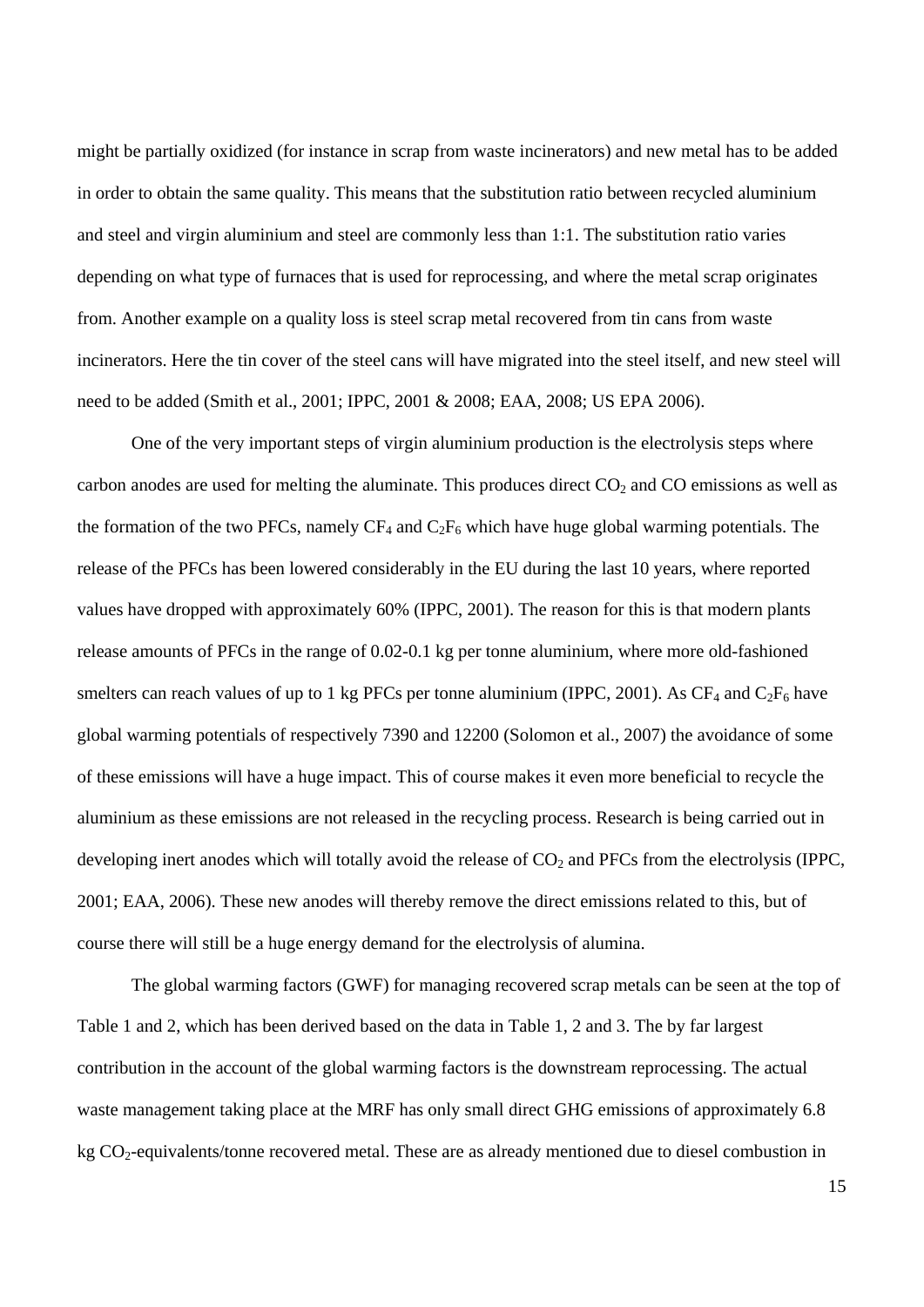grab cranes. The low electricity and fuel use also results in low upstream indirect GHG emissions of approximately 6-45.8 kg  $CO<sub>2</sub>$ -equivalents/tonne recovered metal. These mainly originate from the electricity provision. The spectrum for the GWF is wide for the downstream processes depending on which data sets are chosen and which downstream processes are included in the accounting. Furthermore is the GWF highly dependent on the energy data used for the reprocessing and virgin production. A good example on this is McMillan & Keoleian (2009) which looked into the regional variances for virgin aluminium production where they found that it ranged from 7.07 kg CO2-eq/kg metal to 21.9 kg CO2 eq/kg metal. The main influence here was the energy provision. The downstream processes of the reprocessing itself presented here range from  $360 - 1260$  kg CO<sub>2</sub>-equivalents per tonne of recovered aluminium and  $400 - 1020$  kg  $CO<sub>2</sub>$ -equivalents per tonne of recovered steel. This production is assumed to avoid the production of the virgin steel and aluminium which would else have contributed with 6300 - 19700 kg  $CO_2$ -equivalents per tonne of recovered aluminium and 1580 - 2760 kg  $CO_2$ -equivalents per tonne of recovered steel. (Smith et al., 2001; IPPC, 2001 and 2008; Fisher, 2006; US EPA, 2006; EpE, 2007; Öko-Institut, 2007; Classen et al., 2007). This gives a total saving for the downstream processes of 5.0 to19.3 tonne  $CO_2$ /tonne aluminium processed and 0.6 to 2.4 tonne  $CO_2$ /tonne steel processed

### **5 Discussion**

Accounting of GHG emissions from waste management of recycling of metals varies depending on what reporting and accounting mechanism is chosen. However, no matter what approach is chosen it is vital for the outcome that the basic technical data are satisfactory.

 The data for MRFs for metals in the literature are limited and the reported data are not always transparent. It is therefore hard to assess the quality and the representativeness of these data for the whole waste management industry dealing with recovered metals. If we assume that the data is representative, there is a second level of uncertainty added in converting actual energy uses to GHG emissions. It is in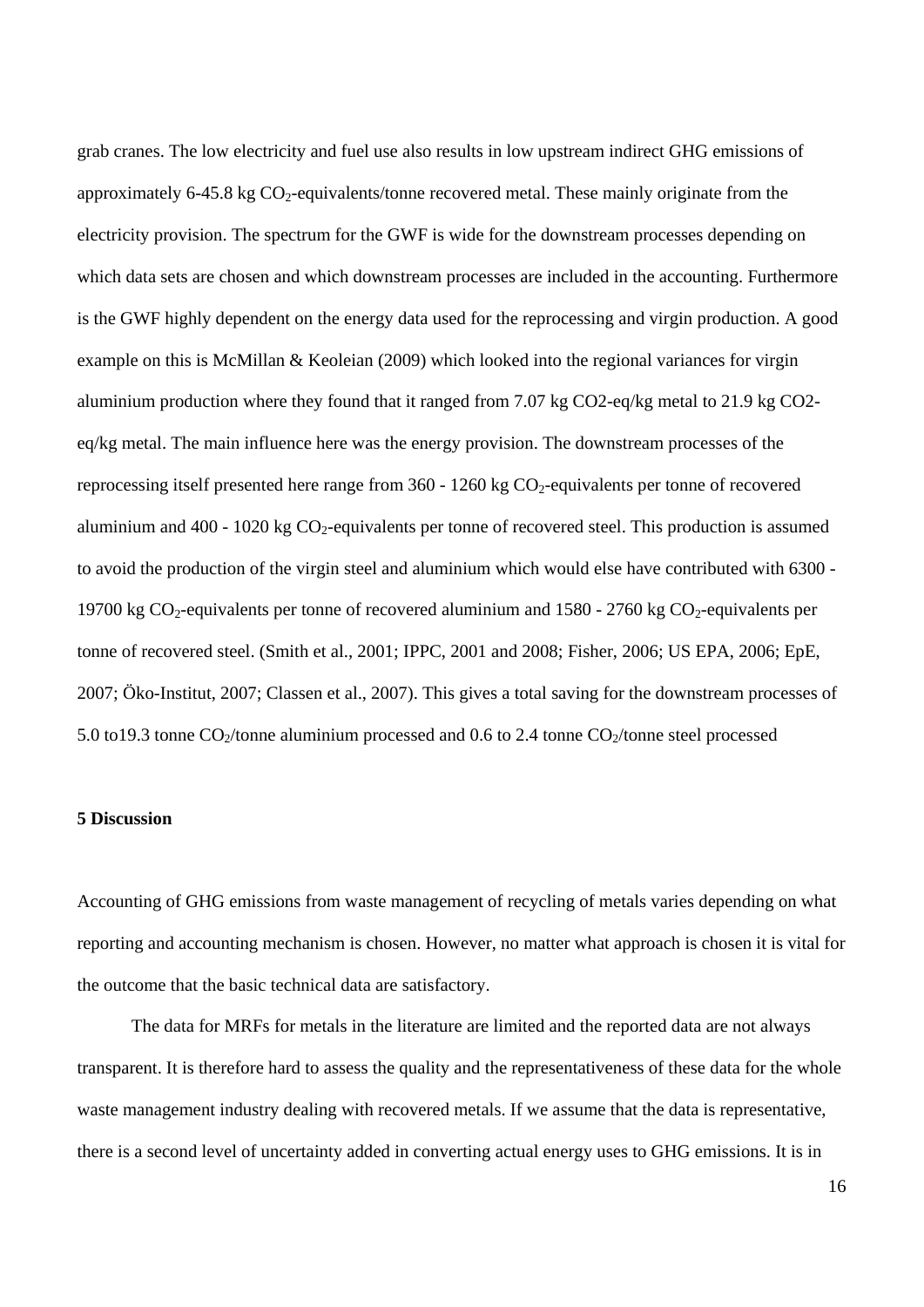particular the electricity use that has a large variation of GHG data depending on the electricity mix used in the calculations. The most important elements for the waste management of metals, however, are the ones taking place downstream of the waste management. As the GHG emissions and GWF vary considerably for the waste management of metals, when including the indirect downstream contributions, it is questionable if it is reasonable for the recycling industry to accept that downstream data can be selected randomly. Since both the processing of the recyclable metal as well as the production of the virgin metal, take place in a variety of plants with no specific connection to the actual metals MRF it may be useful if a certain set of data was agreed upon and used by everyone within the waste management industry.

Indicators found in the literature often have the reprocessing as the main part of recovered metals management, which seems to be justifiable looking at the small relevance of the processes upstream to the reprocessing. Most previous studies agree that the energy demand for virgin metal production is larger than the energy demand from recycling due to the much higher energy demand of the virgin processes (see EAA 2006; IPPC 2001 and 2008). However the source of this energy is highly critical for calculating the related GWF, and it is seen that a number of the new smelters are located in areas where hydropower is readily available to avoid using more polluting energy sources. It is therefore very important to keep this in mind when doing the assessments.

A review of different literature and databases found that the GWF indicator range from a saving of 9.2 to a saving of 13.5 tonne  $CO_2$ /tonne aluminium processed and 0.7 to a saving of 1.8 tonne  $CO_2$ /tonne steel processed (Smith et al., 2001; Fisher, 2006; US EPA, 2006; EpE, 2007). The range for these GWFs falls within the range which can be found if data from Table 1 and 2 is used for calculating indicators (including upstream, operational and downstream data). The literature GWFs are of course highly dependent on the data and the choices made in relation to energy aspects. Most studies have assumed virgin metal substitution, and for studies where a substituted mix consisting of the distribution of yearly production of virgin and recycled steel were assumed these data were omitted. We feel that omitting these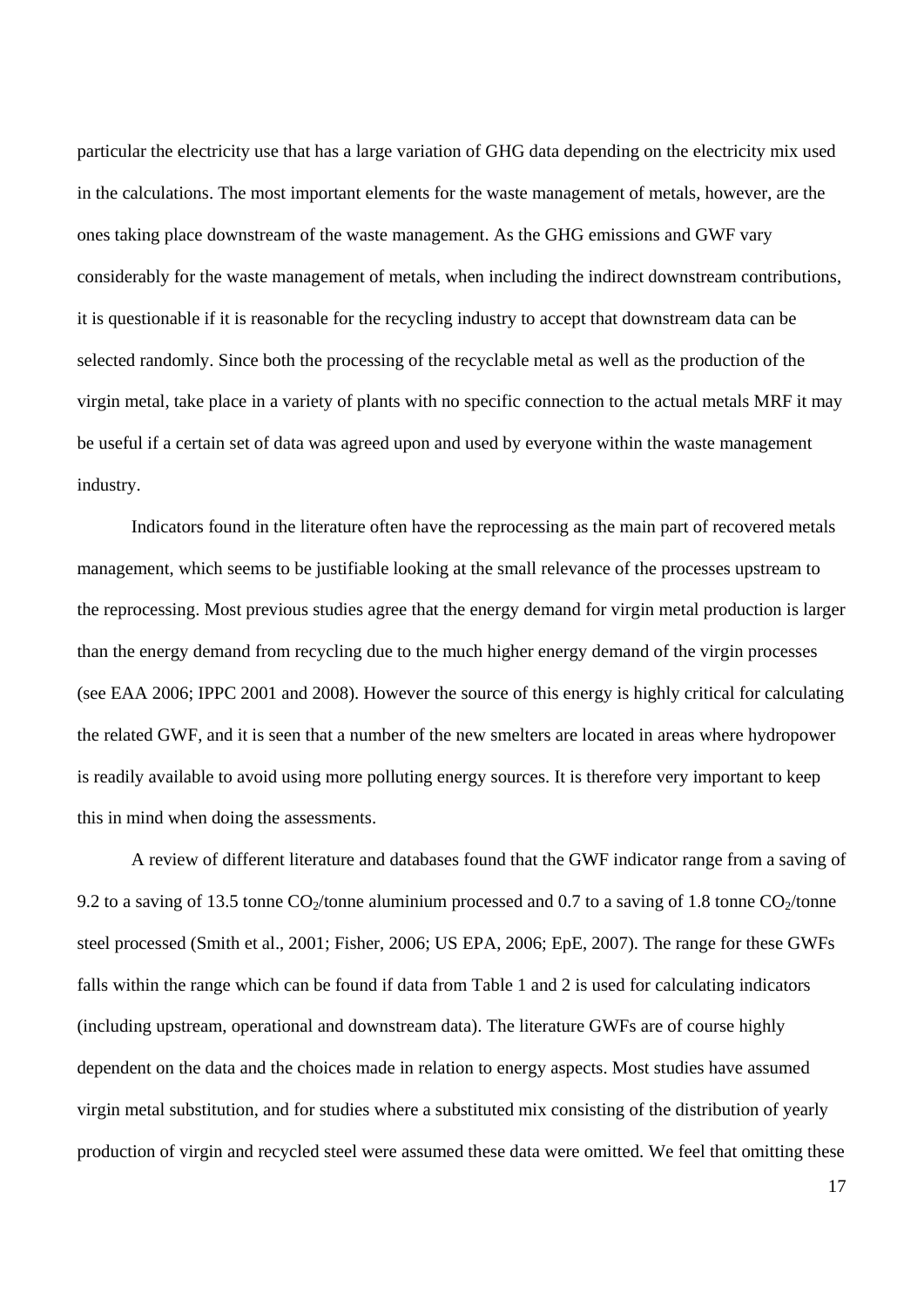data is correct since the consumption of both aluminium and steel is ever increasing (IISI, 2005; IAI, 2007), but if the consumption of these metals should stabilize or even start to fall it would be necessary to start looking at the mix.

It is important to keep in mind that comprehensive data in the literature is limited and that the data that do exists is geographically limited to mainly Europe and North America. Since scrap metal is a market commodity that moves all over the world, the steel reprocessing plants and related energy provision that is relevant to use may change frequently. The same is valid for the avoided production of virgin metals provision. Thus the data should in principle be representative for a world average to be valid in a more generic assessment.

# **5. Conclusions**

The GHG accounting for recycling of metals shows that the contributions to global warming may vary considerably for recycling of steel and aluminium, with large overall global warming factor savings (5.0 to19.3 tonne  $CO_2$ /tonne aluminium processed and 0.6 to 2.4 tonne  $CO_2$ /tonne steel processed). The reprocessing of the metals are contributing to the majority of the emissions, but it was found that this more than offset by the avoided virgin metal production. It was found that the waste management (collection and sorting) contributions to GW are negligible when compared to the reprocessing of the metals themselves. Especially when taking into account the avoided virgin production. This is especially due to a significantly lower energy use in the reprocessing of the metals, and also avoided process emissions (e.g.  $CF_4$  and  $C_2F_6$ ) in virgin production. In conclusion it is, even though there are huge variances and uncertainty in the emissions found, clear that recycling of metals is very beneficial.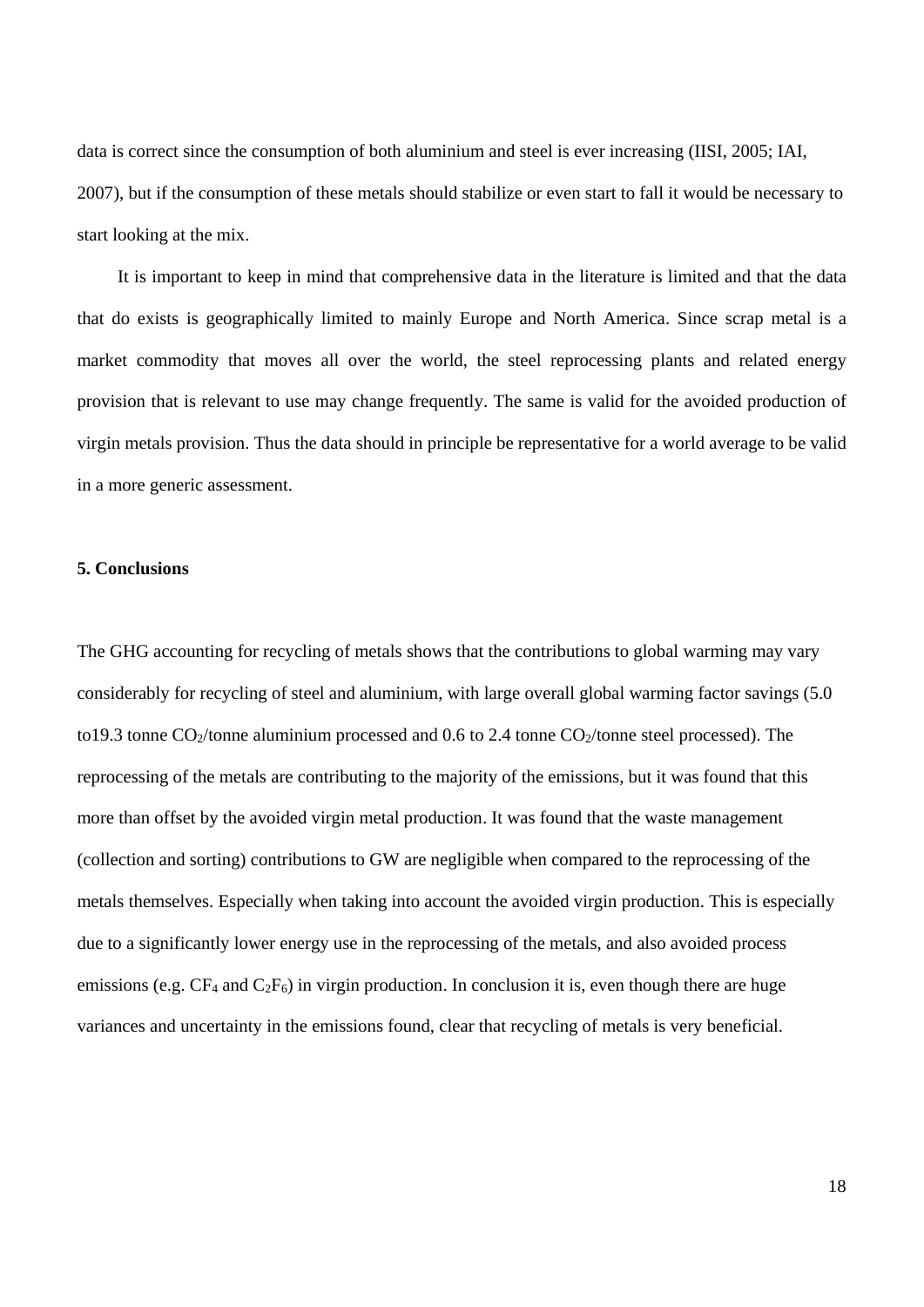# **6. References**

Astrup, T., Møller, J. & Fruergaard, T. (2009) Incineration and co-combustion of waste: Accounting of greenhouse gases and global warming contributions. Waste Management & Research, 27, DOI: 0734242X09

Christensen, T. H. (2009) Why a special issue on greenhouse accounting in waste management? Waste Management & Research, 27, DOI: 0734242X09

Classen, M., Althaus, H.-J., Blaser, S., Scharnhorst, W., Tuchschmid, M. & Jungbluth, N. (2007) Life Cycle Inventories of Metals. Final report ecoinvent v2.0 No. 10, Swiss Centre for Life Cycle Inventories, Duebendorf, Switzerland.

EEA (2007) Aluminium Recyclingm in Europe. The road to High Quality Products. European Aluminium Published by Association and Organisation of European Aluminium Refiners and Remelters. Accessed June 2009 from:

http://www.eaa.net/upl/4/default/doc/Aluminium%20recycling%20in%20Europe%20-%202007.pdf

EAA (2008). Environmental Profile Report for the European Aluminum Industry. Life Cycle Inventory data for aluminum production and transformation processes in Europe. European Aluminum Association. April 2008.

Eisted, R., Larsen A.W. & Christensen, T.H. (2009) Collection, transfer and transport of waste: Accounting of greenhouse gases and global warming contributions. Waste Management & Research, 27, DOI: 0734242X09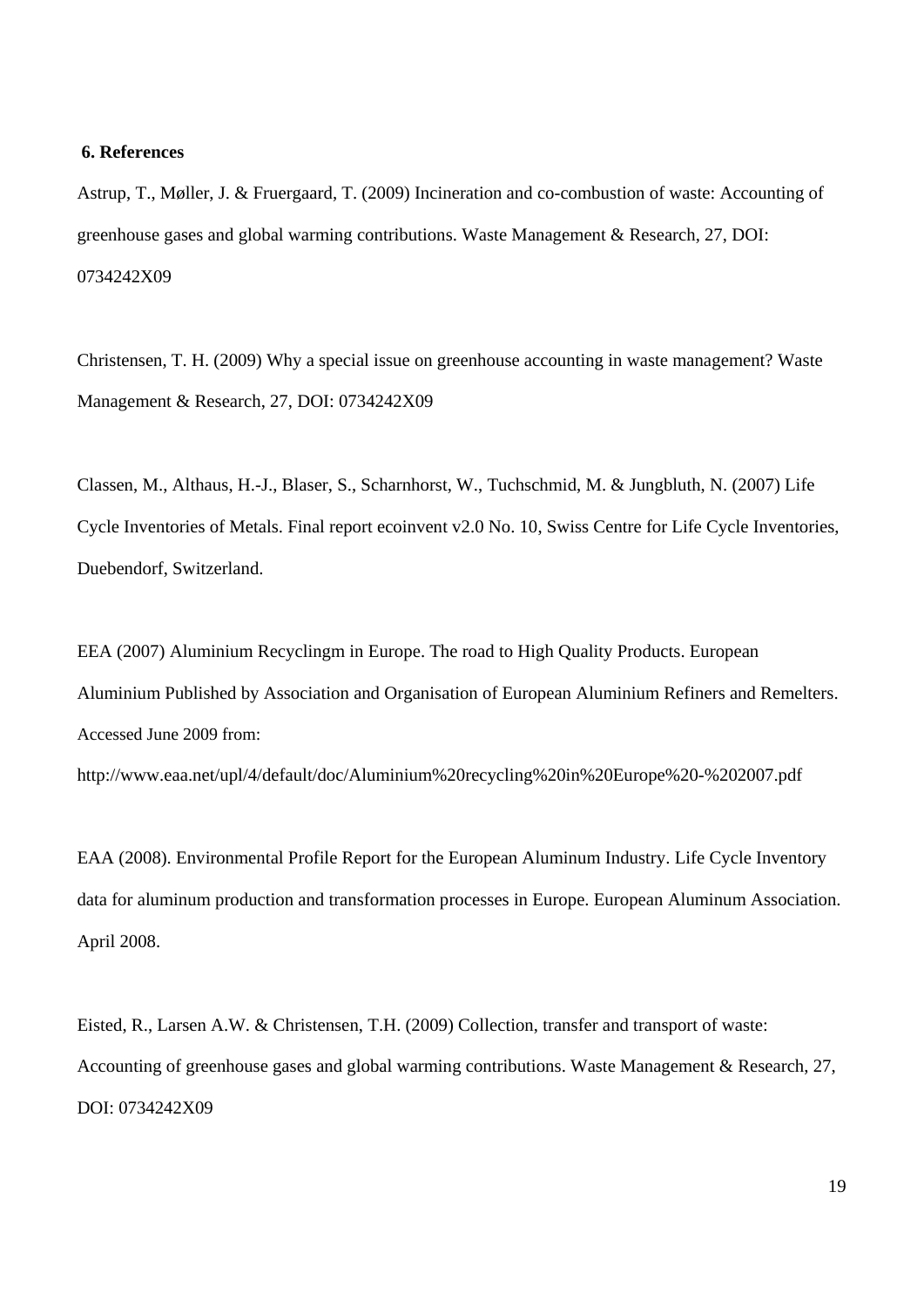EpE (2007): Protocol for the quantification of greenhouse gases emissions from waste management activities. Version 2. Entreprises pour l'Environnement, Nanterre, France

Fisher, K. (2006) Impact of Energy from Waste and Recycling Policy on UK Greenhouse Gas Emissions - Final Report. Prepared by Environment Resource Management (ERM) for Department for Environment, Food and Rural Affairs (DEFRA), Oxford, UK. Accessed February 2009 from: http://randd.defra.gov.uk/Document.aspx?Document=WR0609\_5737\_FRP.pdf

Fruergaard, T., Ekvall, T. & Astrup, T. (2009) Energy use and recovery in waste management and implications for accounting of greenhouse gases and global warming contributions. Waste Management & Research, 27, DOI: 0734242X09

Gentil, E. C., Aoustin, E. & Christensen, T.H. (2009) Waste management: Accounting of greenhouse gases and global warming contributions. Waste Management & Research, 27, DOI: 0734242X09

H.J.Hansen (2009) H.J.Hansen Genvindingsindustri A/S - Carbon Dioxide Inventory, according to international standard ISO 14064-1:2006. H.J.Hansen Genvindingsindustri A/S, Odense, Denmark.

IAI (2007) Aluminum for Future Generations/2007 update. International Aluminum Institute. Haymarket, London, United Kingdom

IISI (2005) Steel: The Foundation of a Sustainable Future. Sustainability Report of the World Steel Industry 2005. International Iron and Steel Institute, Brussels, Belgium.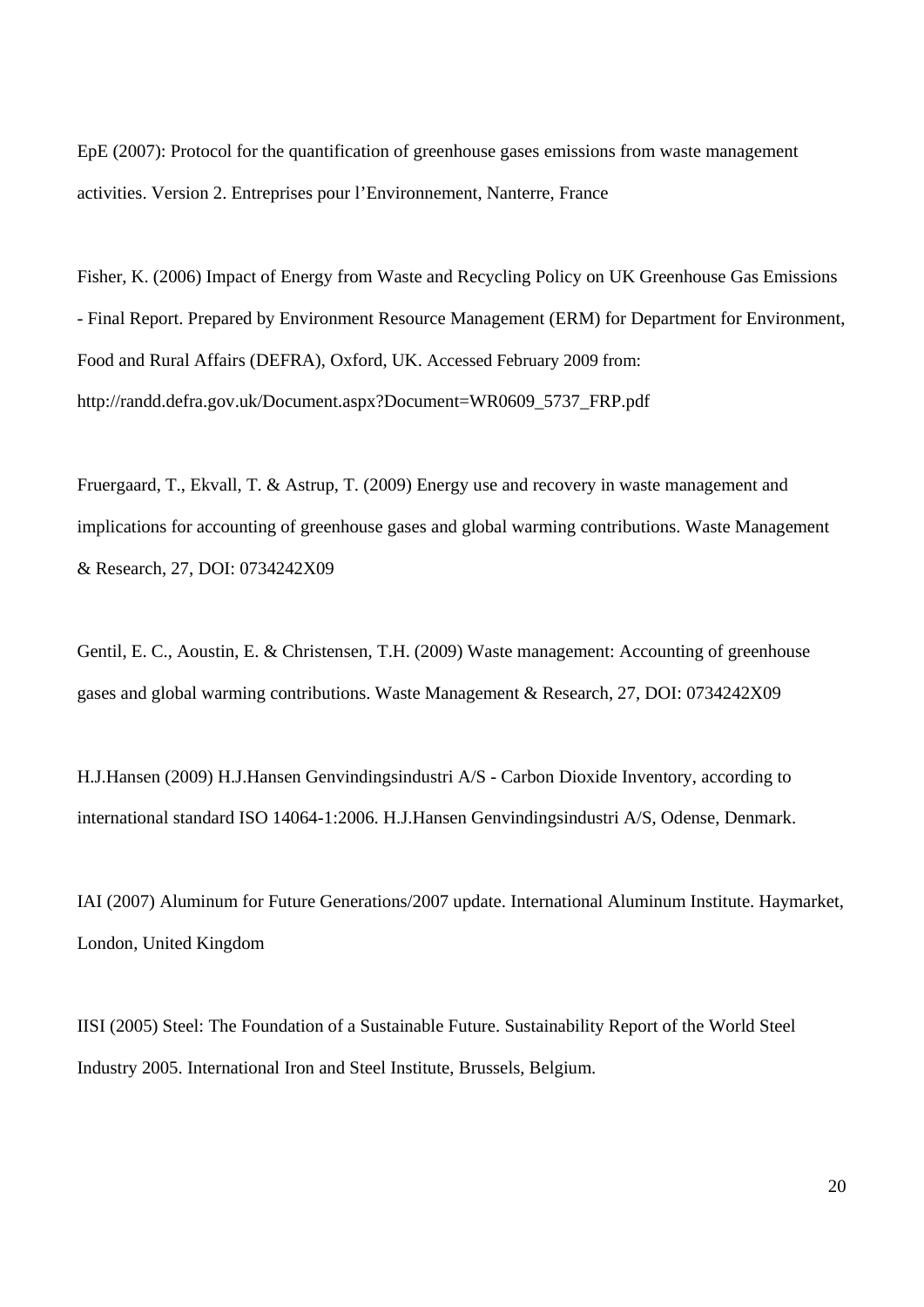IPPC (2001) Integrated Pollution Prevention and Control. Reference Document on Best Available Techniques in the Non Ferrous Metals Industries. December 2001. European Commision, Brussels, Belgium

IPPC (2008) Integrated Pollution Prevention and Control. Draft Reference Document on Best Available Techniques for the Production of Iron and Steel. Draft February 2008. European IPPC Bureau, Seville, Spain.

Manfredi, S., Scharff, H., Tonini, D. & Christensen, T.H. (2009) Landfilling of waste: Accounting of greenhouse gases and global warming contributions. Waste Management & Research, 27, DOI: 0734242X09

McMillan, C.A. & Keoleian, G.A. (2009) Not all primary aluminum is created equal: Life cycle greenhouse gas emissions from 1990 to 2005. Environmental Science and Technology. Vol. 43, No. 5, 1571-1577

Smith, A., Brown, K., Ogilvie, S., Rushton, K. & Bates, J. (2001): Waste Management Options and Climate Change. Final report to the European Commission, DG Environment. Office for Official Publications of the European Communities, Luxembourg.

Solomon, S., Qin, D., Manning, M., Alley, R.B., Berntsen, T., Bindoff, N.L., Chen, Z., Chidthaisong, A., Gregory, J.M., Hegerl, G.C., Heimann, M., Hewitson, B., Hoskins, B.J., Joos, F., Jouzel, J., Kattsov, V., Lohmann, U., Matsuno, T., Molina, M., Nicholls, N., Overpeck, J., Raga, G., Ramaswamy, V., Ren, J., Rusticucci, M., Somerville, R., Stocker, T.F., Whetton, P., Wood R.A. & Wratt, D. (2007) Technical Summary. In: Climate Change 2007: The Physical Science Basis. Contribution of Working Group I to the